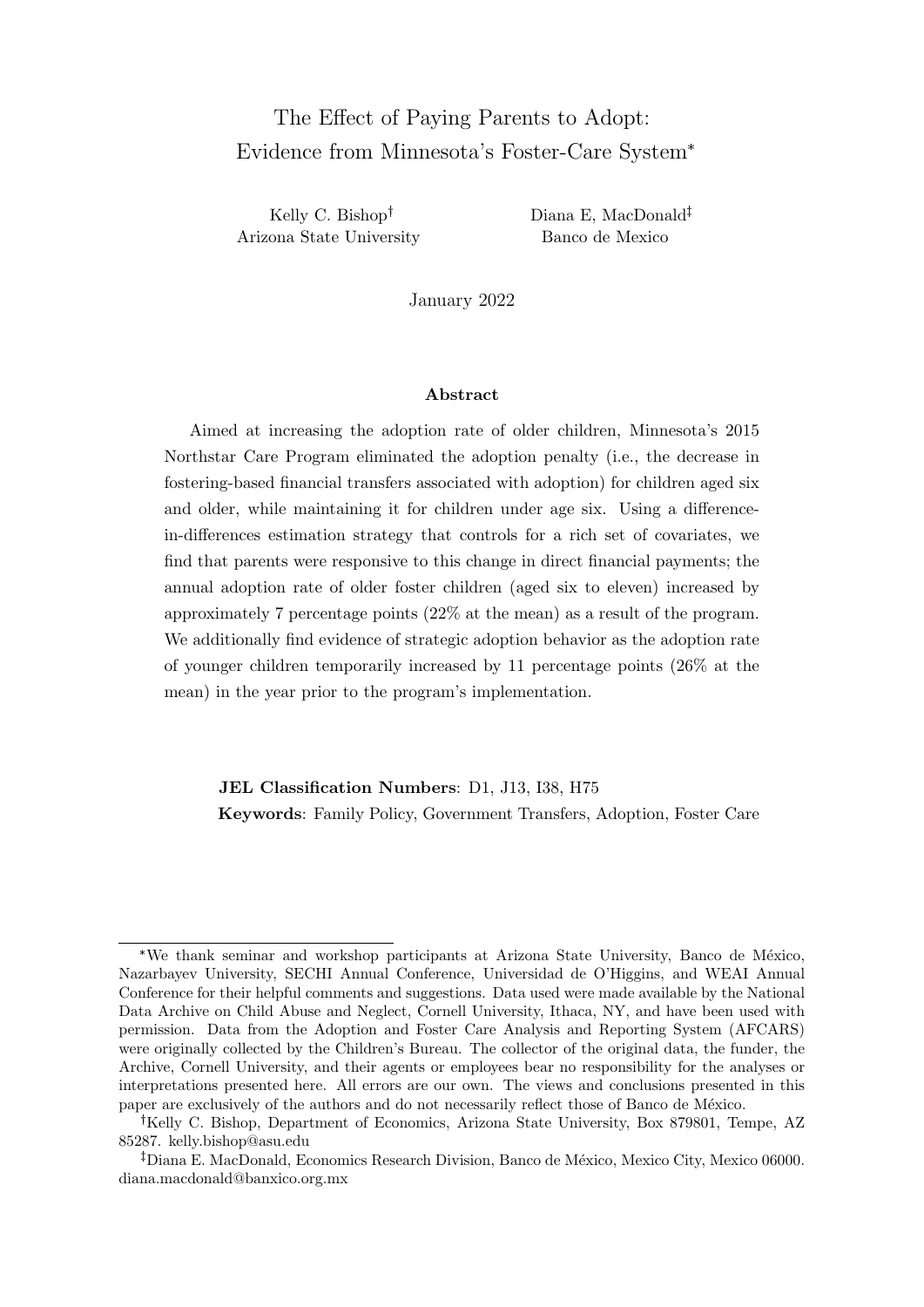## 1 Introduction

The foster-care system in the United States is intended to provide a safety net for abused and neglected children in the form of residential placements outside of the parental home. In 2018, there were almost half a million children in foster care and this number has increased in each year since 2012 [\(U.S. Department of Health and Human](#page-18-0) [Services,](#page-18-0) [2021\)](#page-18-0). These children are disproportionately at risk for negative outcomes; foster children are more likely to receive treatment for mental health issues (including post-traumatic stress disorder), more likely to spend time incarcerated, more likely to bear children during their teenage years, more likely to live in poverty, and less likely to complete education at all levels [\(Casey Family Foundation,](#page-16-0) [2005\)](#page-16-0). In addition, American taxpayers contributed approximately twenty-eight billion dollars in 2014 in the form of child welfare services, for both foster-care program administration and adoption incentives.<sup>[1](#page-1-0)</sup> Historically, the vast majority of the foster-care budget has been focused on maintaining children in foster care. More recently, government policies have shifted funds toward providing financial incentives for the adoption of children out of foster care and into permanent family outcomes,<sup>[2](#page-1-1)</sup> as adoption has been found to significantly improve the outcomes of foster children [\(Triseliotis,](#page-18-1) [2002\)](#page-18-1).

This study analyzes the effects of a major 2015 policy in the State of Minnesota, the Northstar Care Program, which was targeted at increasing the number of older children who are adopted out of foster care. It is a costly program that incentivizes the adoption of foster children aged six and older through the continuation of large financial transfers to parents post-adoption. Prior to the implementation of the Northstar Care Program, monthly payments from the state to parents fell by 62% following adoption for children under the age of six, 57% for children between the ages of six and eleven, 59% for children between the ages of twelve and fourteen, and by 51% for children over the age of fifteen. This reduction in payments following adoption is typically referred to as the "adoption penalty." After the implementation of the program, a fifty-percent adoption penalty was continued for children under the age of six but was completely eliminated for children over the age of six (adoptive parents received the same financial transfer as did foster parents).

<span id="page-1-0"></span><sup>1</sup>This excludes spending on other programs focused on child welfare more generally. For example, Temporary Assistance to Needy Families or TANF (with an annual budget of over seventeen billion dollars in 2014) contributes to the protection of foster children. At the extensive margin, TANF keeps children from entering the system; household income is the most important predictor for child maltreatment [\(Paxson and Waldfogel,](#page-18-2) [1999\)](#page-18-2) and entry into foster care [\(Lindsey,](#page-17-0) [1991\)](#page-17-0). TANF also contributes inframarginally; more than one-third of the children in child-only TANF cases are under the guardianship of a non-parental relative [\(U.S. Department of Health and Human Services,](#page-18-3) [2004\)](#page-18-3).

<span id="page-1-1"></span><sup>2</sup>The Family First Prevention Services Act, which was signed into law in 2018 but has not yet been implemented, increases overall funds to adoption services, yet decreases its budget share. In its budget, an increased share of program funds go to keeping biological families together.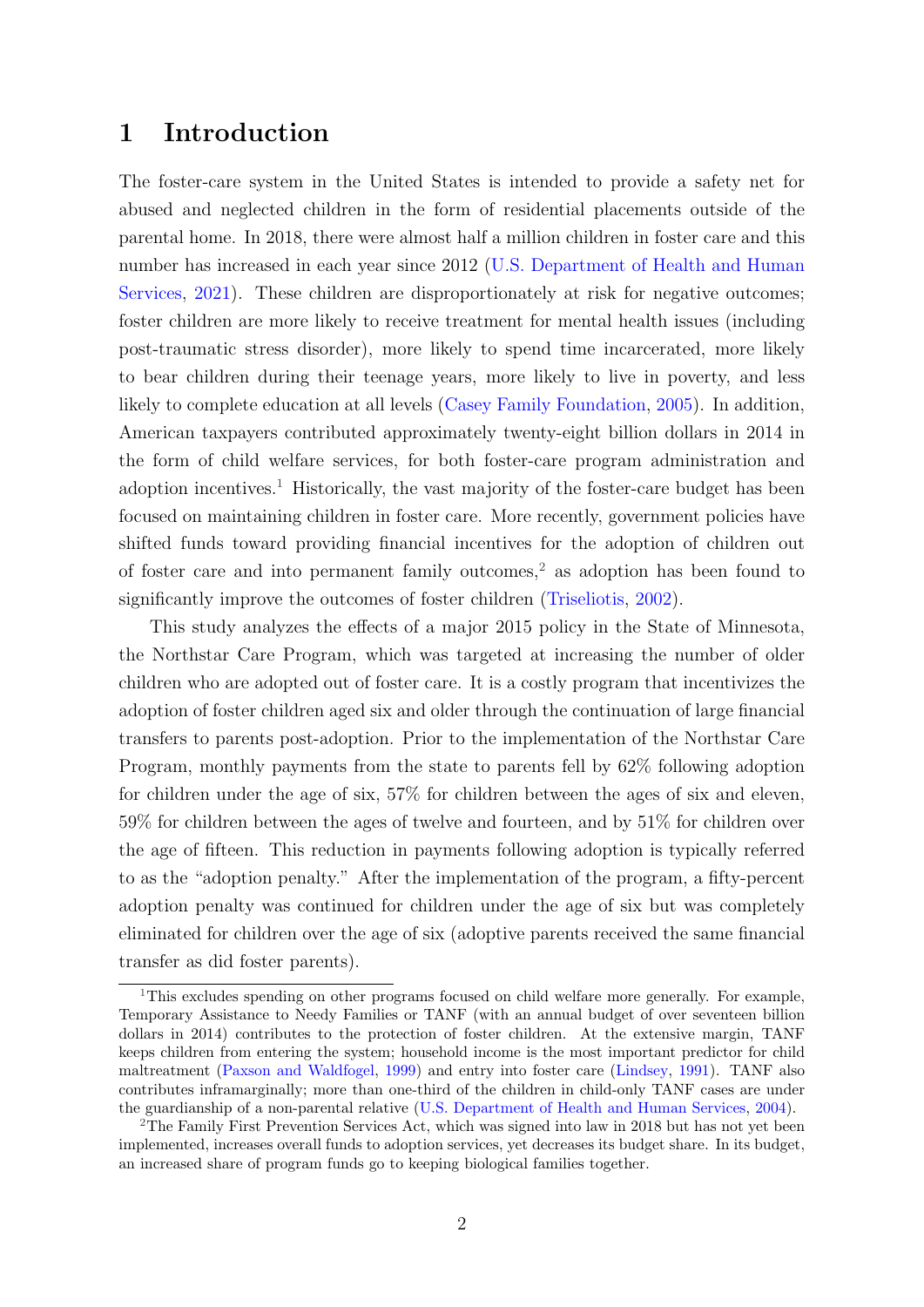At the same time, Minnesota sought to increase the number of children placed with relatives through the Kinship Assistance portion of the Northstar Care Program by increasing the monthly payments to kin in the foster-care system. Prior to the implementation of the policy, kin would receive only a fraction of the payments paid to non-kin foster parents and these payments were means-tested for kin (unlike the monthly payments to non-kin foster parents). Under the 2015 program, foster payments to kin were set to parity with non-kin foster parents. Thus, post January 2015, monthly payments to kin increased by over 130% on average as a result of the program.[3](#page-2-0) In all years, kin faced no adoption penalty. Thus, the Kinship Assistance portion of the program would incentivize kin to foster (and possibly adopt) at higher rates, but it would also impact the decisions of non-kin parents by introducing a competitive channel; as kin were given preference in placement decisions, the risk of "losing" a foster child to their kin was dramatically increased post-implementation.<sup>[4](#page-2-1)</sup>

We implement a difference-in-differences estimation strategy that takes advantage of this large policy change in which direct financial transfers to parents were increased substantially. Our focus is to see how the financial incentives for adoptive parents impacted a child's probability of adoption. To do this, we employ a rich panel dataset describing the universe of children in foster care in the United States during the calendar years 2012 through 2018. These data come from the Adoption and Foster Care Analysis and Reporting System (AFCARS) and follow each child until they exit the system through either adoption, parental reunification, emancipation, or aging-out at age eighteen. We focus our analysis on children under the age of sixteen whose parental rights have already been terminated; for these children, adoption is the only route to exiting the system in our panel. We use this data to isolate the age-specific impacts of the January 2015 policy while controlling for a rich set of child characteristics, including gender, race and ethnicity, disability status, and time spent in foster care, along with location and time-period fixed effects.

We find that the majority of the targeted older children, for whom monthly transfers more than doubled, saw large and statistically-significant increases in their probability of adoption out of foster care. Specifically, children aged six through eleven saw their probability of adoption increase by 7 percentage points (22% at the mean) in the four years post-implementation. For the younger children, from birth through age five, we found small and statistically insignificant effects. This is not surprising as there was little contemporaneous change in the financial incentives to adopt; if anything, one might expect parents to delay adoption until the child's future sixth birthday.

<span id="page-2-1"></span><span id="page-2-0"></span><sup>3</sup>This average is taken over each age-of-child figure, weighted evenly.

<sup>&</sup>lt;sup>4</sup>In addition to this risk, non-kin parents who sought to provide permanency through adoption could be given preference in placement decisions over non-kin parents who did not plan to adopt. This channel would provide a similar competitive threat.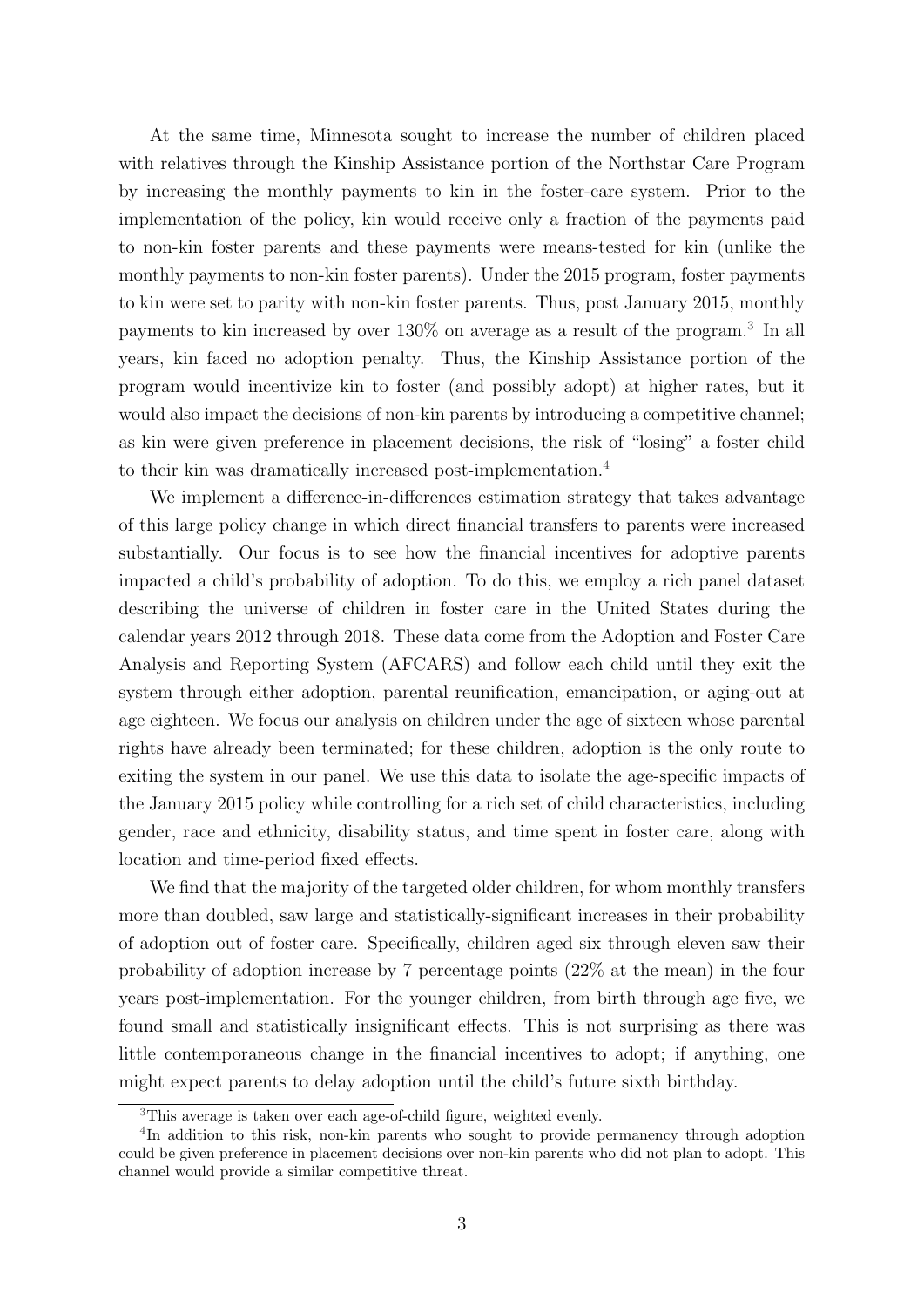It is important to note that this policy change was not unexpected; parents in the system were told about the impending changes at the end of 2013. Allowing for the announcement of the policy to serve as a separate treatment, we do find significant but temporary effects of the announcement. Specifically, we find that children under the age of six experienced an 11-percentage-point increase (26% at the mean) in their probability of adoption in the year prior to the Northstar Care Program's implementation. This is consistent with parents reacting to the increased risk of competition; both kin and non-kin adoptive parents (who would be facing increased financial transfers in the following calendar year) would be given precedence in placement decisions.

By studying this large-scale policy change with multiple incentives for adoptive parents, this paper speaks to a number of literatures. First, it speaks directly to the ability of financial transfers to improve the wellbeing of foster children who are some of the most vulnerable members of our society and where much of the existing literature has been inconclusive. Much of the existing literature on the effect of financial transfers within the foster-care system has been focused on the effect of financial incentives on the decision to become a foster parent, versus the decision to adopt a child out of the system. Early studies found inconclusive results of the effect of financial transfers on the number of foster parents registered in the system [\(Simon,](#page-18-4) [1975\)](#page-18-4) and insignificant results on the effect of transfers on the number of children within each foster home [\(Campbell and](#page-16-1) [Downs,](#page-16-1) [1987\)](#page-16-1). Later studies, however, found a significant effect of financial transfers. [Doyle and Peters](#page-17-1) [\(2007\)](#page-17-1) found that the overall supply of adults willing to serve as foster parents is positively impacted by the levels of financial payments in their state. [Duncan](#page-17-2) [and Argys](#page-17-2) [\(2007\)](#page-17-2) reported that more generous payments for foster families increase the probability that foster children live in a foster home (versus an institutional setting) and decrease the probability that the child will be removed from that setting in a future period. Finally, [Doyle](#page-17-3) [\(2007a\)](#page-17-3) found that less-generous payments to non-parental family members reduce the probability that they will serve as foster parents. A smaller, but even more recent literature has sought to describe the impacts of subsidies on adoption out of foster care. This, too, has provided mixed conclusions. In cross-state analyses that exploit differences in the age of eligibility for federally-funded adoption subsidies, [Argys and Duncan](#page-16-2) [\(2013\)](#page-16-2) and [Buckles](#page-16-3) [\(2013\)](#page-16-3) found that subsidy-eligibility increases a child's probability of adoption out of foster care. Likewise, [Brehm](#page-16-4) [\(2021\)](#page-16-4) finds that the federal adoption tax credits increase adoption from foster care. Conversely, in a difference-in-differences analysis of a major, age-based national policy reform, [Brehm](#page-16-5) [\(2018\)](#page-16-5) found that the transfer of federal funds to individual states has effectively no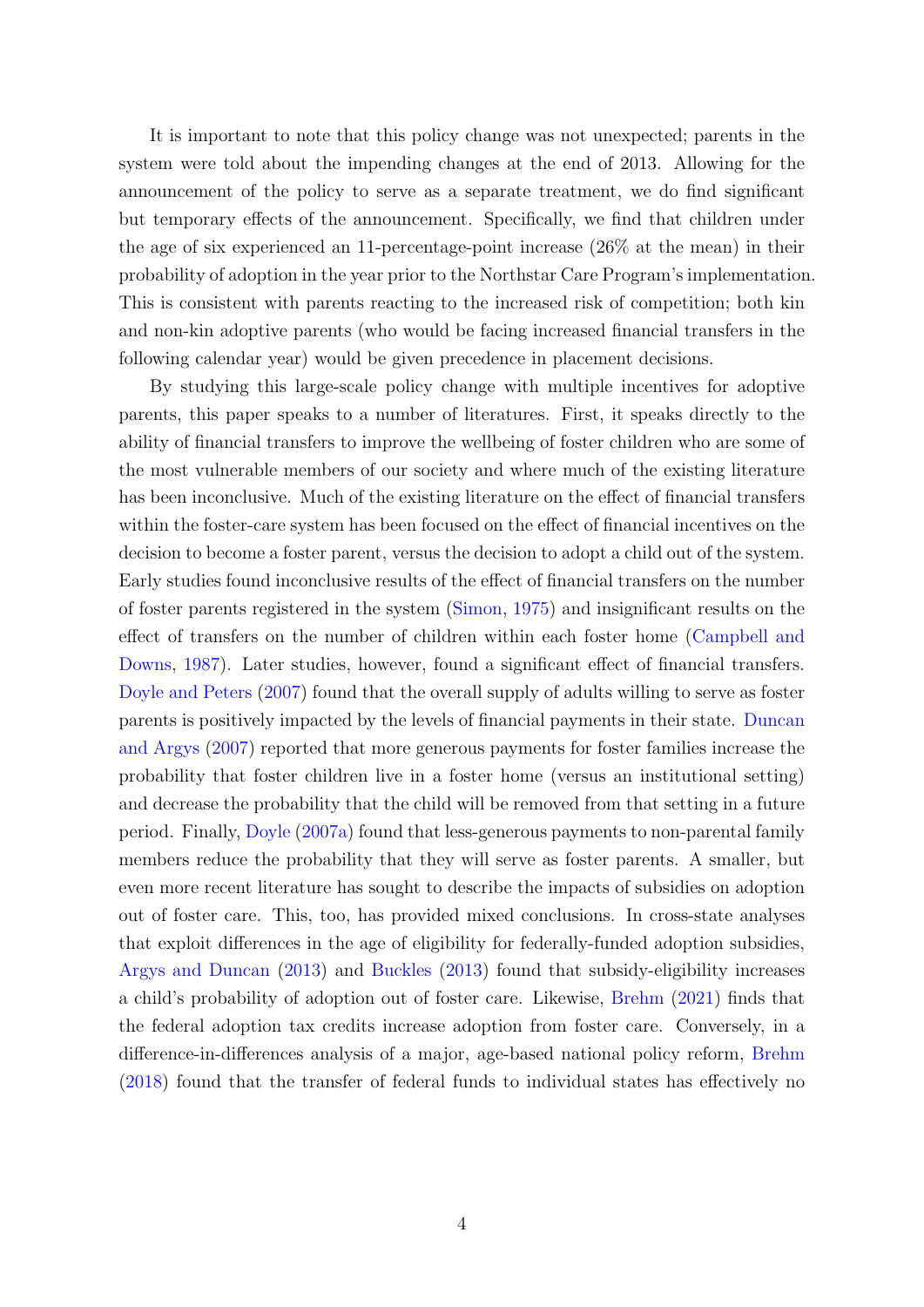impact on the adoption rates of the targeted, older children (aged nine and above).<sup>[5](#page-4-0)</sup>

Second, this analysis adds to the larger literature related to the impact of financial transfers on family-size decisions. This literature finds a limited impact of direct government payments (through pro-natalist policies) on family-size decisions. Perhaps the largest government transfer in the United States that directly affects fertility decisions is the federal income-tax subsidy for children. Using data from 1913 to 2005, [Crump](#page-16-6) [et al.](#page-16-6) [\(2011\)](#page-16-6) did not find evidence that these United States subsidies affect the level of fertility. [Baughman and Dickert-Conlin](#page-16-7) [\(2003\)](#page-16-7) found that the fertility effects of the Earned Income Tax Credit (EITC) program are both small and concentrated on first-birth decisions among non-white, income-eligible women. These results mirror those of the earlier literature on government transfers and fertility, reviewed in [Hoynes](#page-17-4) [\(1997\)](#page-17-4) and [Moffitt](#page-18-5) [\(1998\)](#page-18-5), which mainly found small and/or insignificant impacts in the United States. Studies on direct government transfers in other nations have produced similarly inconclusive results for pro-natalist policies. For example, [Milligan](#page-17-5) [\(2005\)](#page-17-5) found that Canadian tax subsidies have a positive impact on fertility while [Parent and Wang](#page-18-6) [\(2007\)](#page-18-6) found that Canadian subsidies only affect the timing of fertility decisions. González [\(2013\)](#page-17-6) found that Spanish tax subsidies increased overall fertility while [Cohen et al.](#page-16-8) [\(2013\)](#page-16-8) found that the positive fertility impacts of Israeli tax subsidies are concentrated among low-income mothers specifically. In contrast, our results suggest that adoptive parents are relatively sensitive to financial transfers in their family-composition decisions although we are unable to rule out long-run intertemporal substitution patterns in the data or to control for the income of adoptive families.

Finally, our paper is related to the policy-evaluation literature used to inform policymakers about the effectiveness of costly government programs. Using our estimates, this program induced 363 additional adoptions on net (among children less than eleven years old). As this includes adoptions that occurred in 2014 and were likely reflective of longrun intertemporal substitution patterns, we focus on the 51 additional adoptions that occurred on net in the year 2015, the 64 additional adoptions that occurred on net in the year 2016, the 71 additional adoptions that occurred on net in the year 2017, and the 80 additional adoptions on net in the year 2018. We assume that these 266 adoptions (among children aged six to eleven) would not have occurred otherwise. Aggregating the age-specific costs for these children, along with the age-specific transfers to the 3,117 adopted children who would have been adopted even in the absence of this policy between 2015 and 2018, we estimate the financial burden of the Northstar Care Program to be \$377.2 million in transfers to adoptive parents alone, with an average cost per

<span id="page-4-0"></span><sup>&</sup>lt;sup>5</sup>In this case, it was unclear how much, if any, of the \$4,000 or \$8,000, one-time transfers were passed on to adoptive parents from the states, as the use of funds was not stipulated in the federal policy.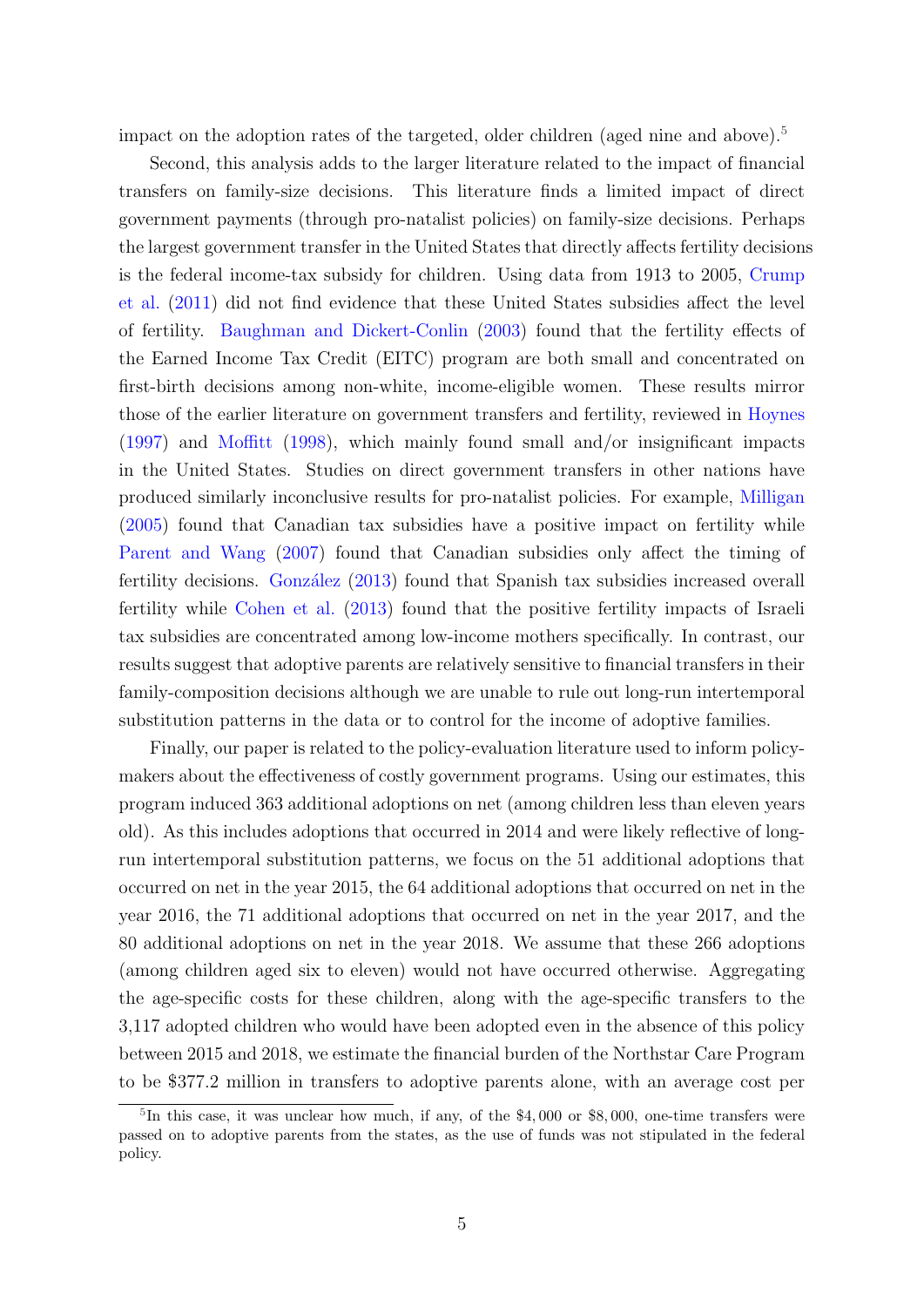policy-induced adoption of \$86,065.

This paper proceeds as follows: Section [2](#page-5-0) describes the Northstar Care Program, Section [3](#page-7-0) describes our panel dataset, Section [4](#page-10-0) presents our estimation approach, Section [5](#page-12-0) discusses our results and policy implications, and Section [6](#page-14-0) concludes.

## <span id="page-5-0"></span>2 The Northstar Care Program

The number of foster children in the United States had been both large and growing. In 2012, after thirteen years of continued decline in both the overall foster-care population and in the share of children in foster care, the trend reversed with relatively more children entering the system in each year 2012-2018. This increase was mainly driven by the opioid epidemic, specifically children being removed from their home due to parental drug use or parental neglect which was thought to be the result of drug use [\(National Conference of State Legislature,](#page-18-7) [2019;](#page-18-7) [National Council for Adoption,](#page-18-8) [2019\)](#page-18-8).

The goal for these children is typically described as permanency. Foster children who attain permanent living situations have been found to fare better in a variety of outcomes than children who do not [\(Triseliotis,](#page-18-1) [2002\)](#page-18-1). At any given time, birth parents' rights are legally intact for approximately three-quarters of foster children. The preferred permanent outcome for these children is reunification with the birth parents. For the remaining one-quarter of foster children, birth parents' rights have been legally terminated by the state and reunification is not an option. Thus, for the foster children in the most dire situation where parental rights have been terminated, adoption (by kin or other foster parents) is the preferred permanent outcome.<sup>[6](#page-5-1)</sup>

To directly address these concerns, the State of Minnesota passed into law the Northstar Care Program in May of 2013. This program was directly communicated to foster families in late 2013 and took effect on January 1, 2015. By changing key financial incentives associated with age-based monthly payments, this program sought to increase permanency through adoption for foster children in Minnesota. The payments for the 2014 and 2015 calendar years are shown for each age group in Table [1.](#page-6-0) Note that post-2015 payments are adjusted annually based on changes to the USDA's Estimates of the Cost of Raising a Child index.

First, the Northstar Program eliminated the financial penalty associated with the adoption of children aged six and older by equalizing the monthly payments of fostering and adopting for non-relative foster parents. For example, the difference in total payments associated with adopting a six year old child in 2014 (shown in Column I of Table [1\)](#page-6-0), relative to fostering until the child's eighteenth birthday (shown in Column

<span id="page-5-1"></span><sup>&</sup>lt;sup>6</sup>The alternative, less attractive, permanent outcome is transferral of legal custody to an agency [\(Gueinzius and Hillel,](#page-17-7) [2014\)](#page-17-7).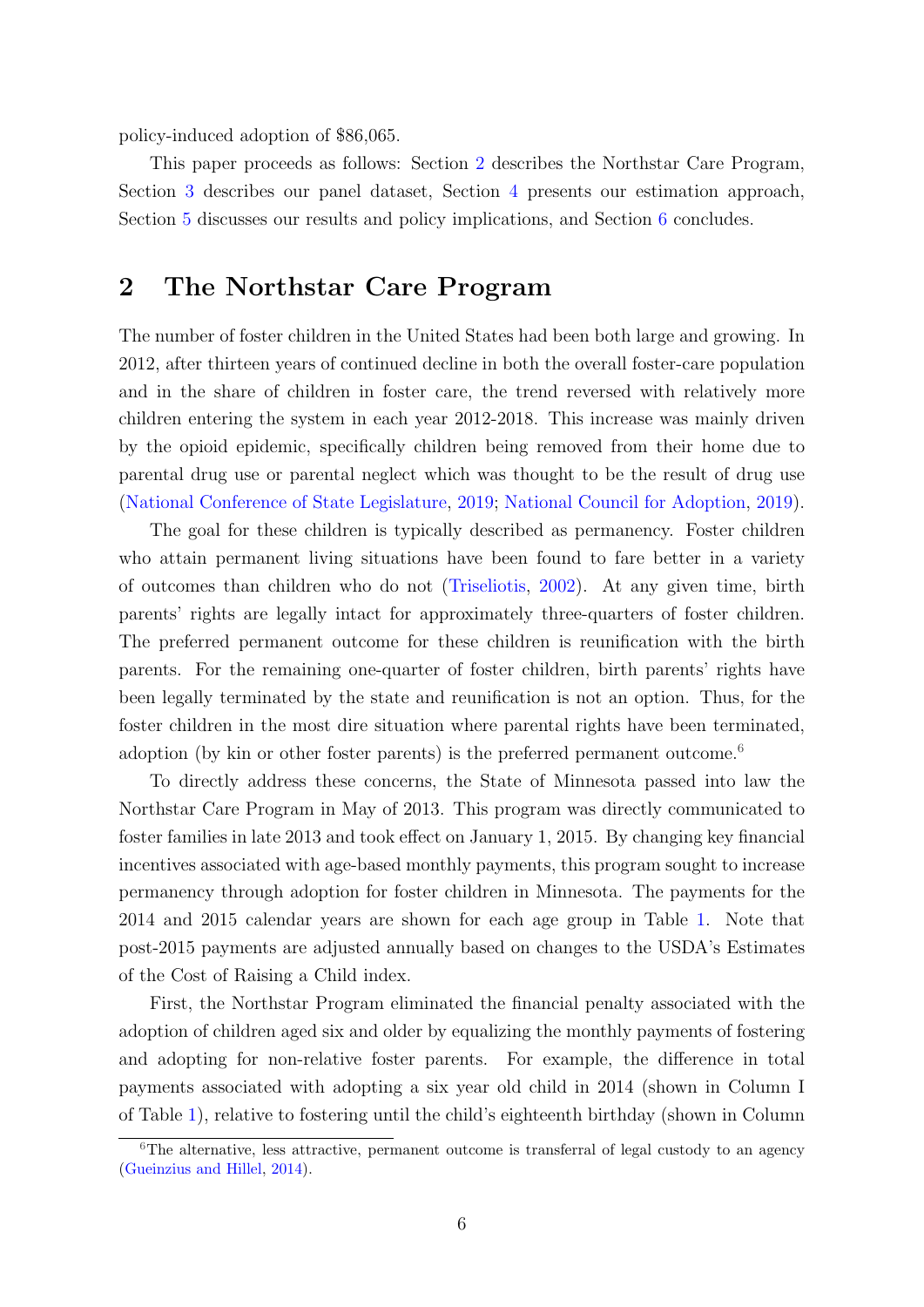|           |          | Pre-Northstar |                       |            |             | Post-Northstar |           |            |
|-----------|----------|---------------|-----------------------|------------|-------------|----------------|-----------|------------|
|           |          | Н             | Ш                     | IV         | V           | VI             | VII       | VIII       |
|           | Foster   | Foster        | Adopt                 | Adopt      | Foster      | Foster         | Adopt     | Adopt      |
| Age       | non-kin) | (kin)         | $\left( <\!6 \right)$ | $\geq 6$ ) | $(non-kin)$ | (kin)          | $\leq 6)$ | $(\geq 6)$ |
| $0-5$     | \$650    | \$247         | \$247                 |            | \$565       | \$565          | \$283     |            |
| $6 - 11$  | \$650    | \$277         | \$277                 | \$277      | \$670       | \$670          | \$335     | \$670      |
| 12        | \$750    | \$307         | \$307                 | \$307      | \$670       | \$670          | \$335     | \$670      |
| 13-14     | \$750    | \$307         | \$307                 | \$307      | \$790       | \$790          | \$395     | \$790      |
| $15 - 18$ | \$775    | \$377         | \$377                 | \$377      | \$790       | \$790          | \$395     | \$790      |

<span id="page-6-0"></span>Table 1: Monthly Payments to Foster and Adoptive Families in Minnesota

Notes: Table [1](#page-6-0) shows the basic monthly payments received by foster and adoptive parents before and after the implementation of the Northstar Care Program. All payments vary with the child's age, and are presented in five age bins (age 0-5, age 6-11, age 12, age 13-14, and age 15-18). Columns I to IV exhibit payments before the Northstar Care Program, and columns V to VIII exhibit payments after. Columns I and V present the payments received by parents when they foster, and do not have a prior relationship with the child. Columns II and VI present the payments received by parents when they foster a child with whom they have a prior relationship with. Columns III and VII exhibit the payments received by parents when they adopt a child younger than age six. Columns IV and VIII exhibit the payments received by parents when they adopt a child older than age six. Source: [Minnesota Department of Human Services](#page-17-8) [\(2014\)](#page-17-8).

IV of Table [1\)](#page-6-0) is \$57,132. The same relative difference post-implementation (using the payments described in Columns V and VIII) is \$0. Notably, it may be seen by comparing Columns V and VII of Table [1](#page-6-0) that the adoption penalty remained postimplementation for the adoption of younger children; by adopting a newborn in 2015, a foster family would be foregoing \$72,144 in transfers from the state which is only slightly lower than the pre-program adoption penalty of \$86,148. Thus, older children would be relatively more attractive to adopt post policy (when compared with older child pre-policy or younger children post-policy). Younger children would be relatively more attractive to adopt post-policy when compared with younger children pre-policy, but relatively less attractive to adopt post-policy when compared with older children post-policy.

Second, the program changed payments to kin (relative) foster parents through Kinship Assistance. This may be seen by comparing Columns II and VI. Pre-Northstar, kin caregivers received at most the post-adoption rate given to non-kin, as it was means tested. This meant that in the pre-period, kin did not face an adoption penalty. Post-Northstar, payments to kin more than doubled for all age groups, these payments were not means tested, and parents still did not face an adoption penalty. The effects of this would likely be seen through increased competition for children, as kin are given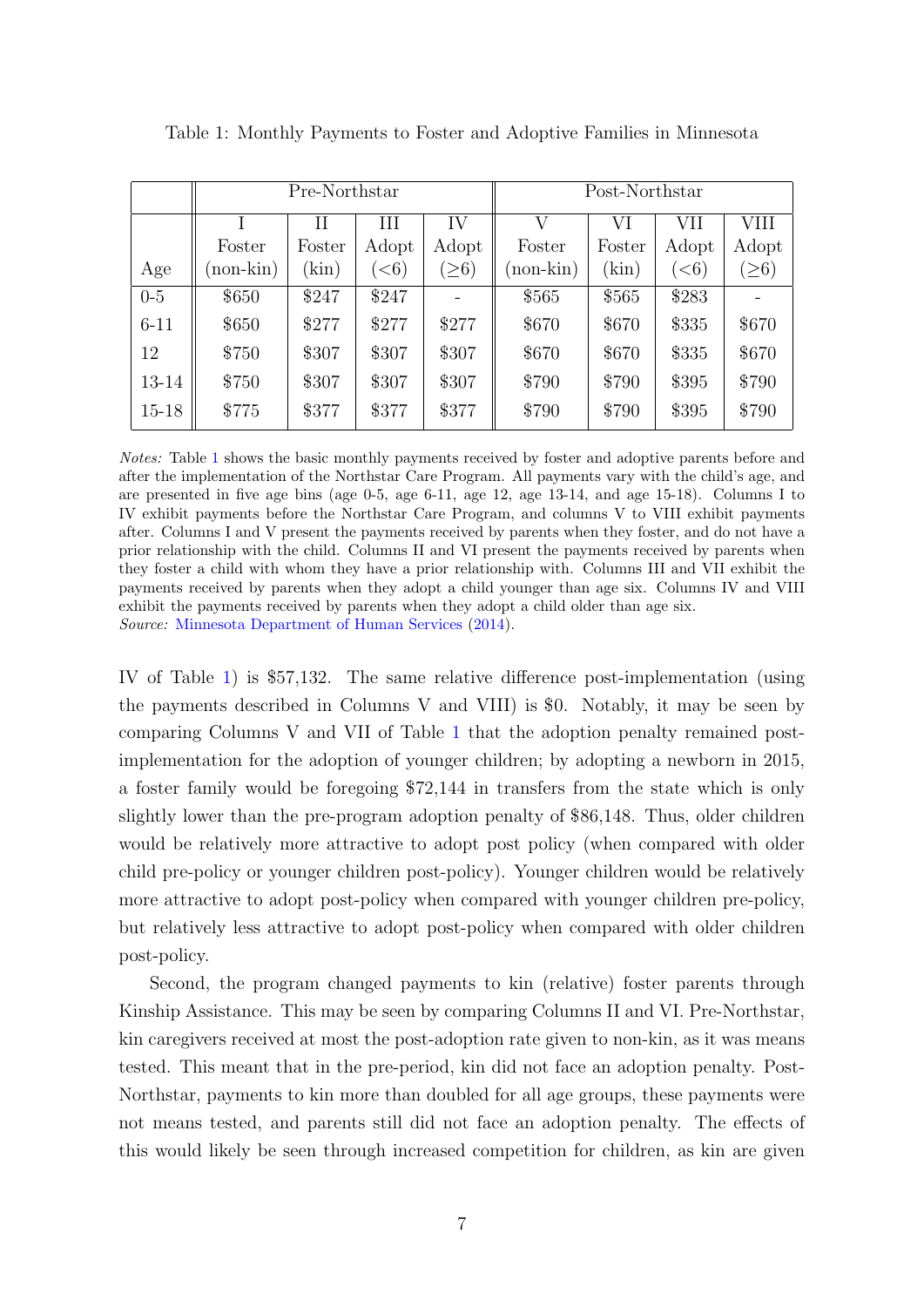preference in placement decisions.

Finally, the program modified the overall level of payments to non-kin foster parents. This may be seen by comparing Columns I and V. Specifically, the monthly payments given to families with new foster placements was increased for children older than six years old (with the exception of children aged twelve, for whom the subsidy dropped by approximately 11%) and decreased for placements involving children below age six by  $13.1\%$ .<sup>[7](#page-7-1)</sup> The effects of this would likely be seen in the decision to become foster parents on the extensive margin, making older children more attractive relative to younger ones.

In terms of policy-relevance, Minnesota is a larger-than-average state with a 2015 population of approximately 5.5 million people [\(Minnesota State Demographic Center,](#page-18-9) [2015\)](#page-18-9). It is also a relatively-representative U.S. state in terms of demographics, as the makeup of Minnesota's population described by percentage of the population under age eighteen (23 percent versus 24 percent), percentage of the population living in an urban area (73 percent versus 80 percent), and percentage of the population that reports as non-white (19 percent versus 2[8](#page-7-2) percent) roughly matches the United States as a whole.<sup>8</sup>

### <span id="page-7-0"></span>3 Data

The data employed in this study cover the period of January 2012 through December 2018 and come from the Adoption and Foster Care Analysis Reporting System (AFCARS).<sup>[9](#page-7-3)</sup> This time period corresponds to three years prior to the implementation of the Northstar Care Program through four years after and includes the most recently-available, fullcalendar-year AFCARS data.

The federal government requires all states and territories to collect and submit data describing the children and families in the state's foster-care system, including the reason for a child's exit of the system. We access AFCARS administrative records containing unique identifiers for all children in the foster care system, and constructed an unbalanced panel of children.<sup>[10](#page-7-4)</sup>

The data include a rich set of covariates describing the children in the foster-care system, including month and year of birth, gender, race and ethnicity, and disability

<span id="page-7-3"></span><span id="page-7-2"></span><sup>8</sup>These are 2010 statistics taken from the U.S. Census Bureau.

<span id="page-7-1"></span><sup>&</sup>lt;sup>7</sup>The subsidy was increased by  $3.1\%$  for placements involving children aged six to eleven,  $5.3\%$  for children aged thirteen to fourteen, and 1.9% for children aged fifteen to eighteen.

<sup>9</sup>These data were accessed through the National Data Archive on Child Abuse and Neglect at Cornell University.

<span id="page-7-4"></span> $10$ Unfortunately, the same cannot be done for foster parents in our data due to lack of identifiable covariates. For the parents, we see only race and ethnicity, marital status, and age. We do not control for these in our analysis, as parents with a current foster child represent only a subset of the potential pool of adoptive parents.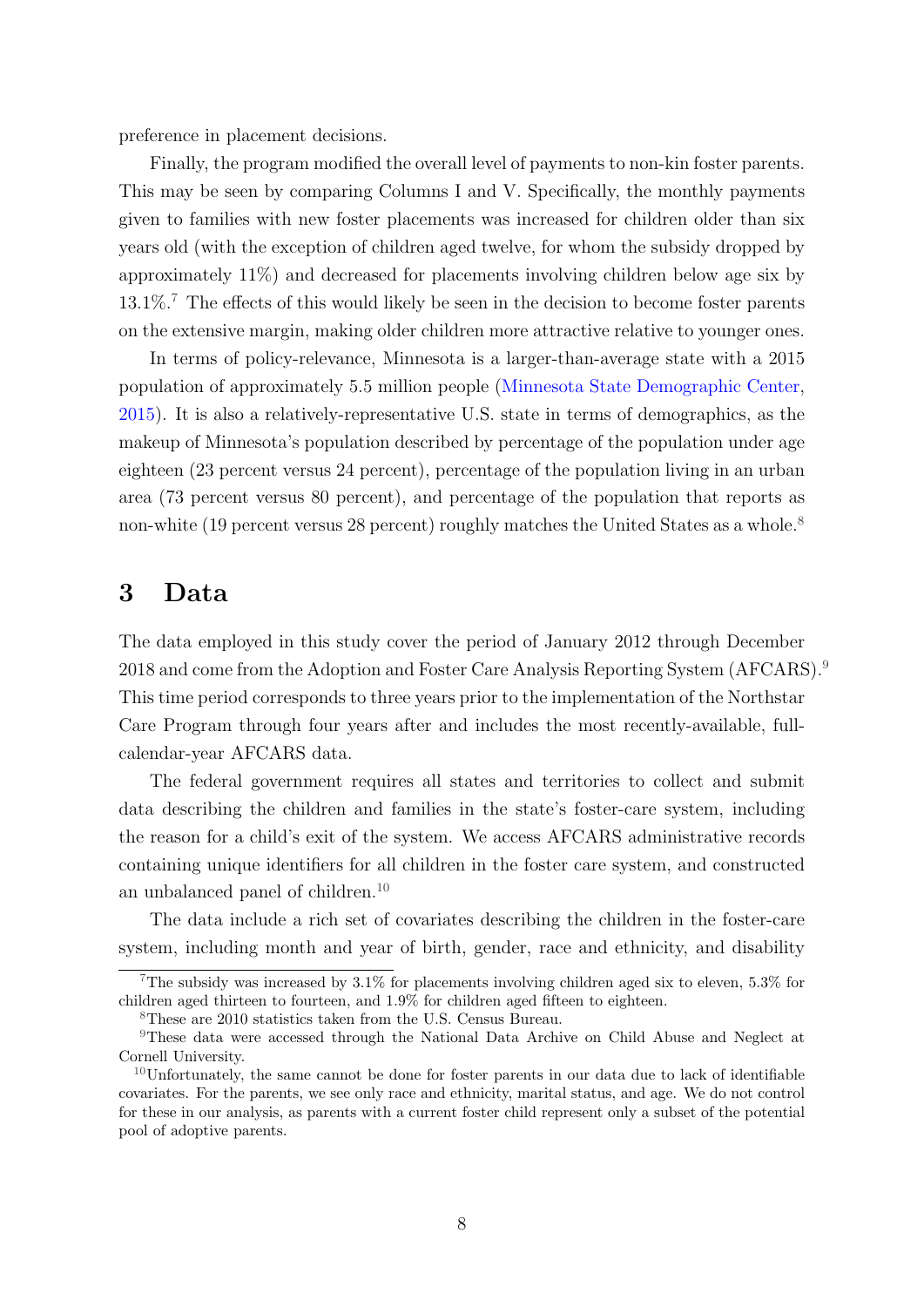<span id="page-8-2"></span>

|                     | <b>MN</b>      |      | AS             |      |      | MW               |
|---------------------|----------------|------|----------------|------|------|------------------|
|                     | $obs = 16,362$ |      | $obs = 28,913$ |      |      | $obs = 179, 284$ |
|                     | Mean           | sd   | Mean           | sd   | Mean | sd               |
| Adopted             | 0.37           | 0.48 | 0.50           | 0.50 | 0.42 | 0.49             |
| Disabled            | 0.50           | 0.50 | 0.38           | 0.49 | 0.40 | 0.49             |
| Female              | 0.49           | 0.50 | 0.48           | 0.50 | 0.47 | 0.50             |
| White               | 0.44           | 0.50 | 0.52           | 0.50 | 0.55 | 0.50             |
| <b>Black</b>        | 0.17           | 0.38 | 0.18           | 0.39 | 0.26 | 0.44             |
| Hispanic            | 0.11           | 0.31 | 0.11           | 0.31 | 0.08 | 0.27             |
| Age $0-5$           | 0.50           | 0.50 | 0.52           | 0.50 | 0.47 | 0.50             |
| Age $6-11$          | 0.34           | 0.47 | 0.34           | 0.48 | 0.35 | 0.48             |
| Age $12$            | 0.04           | 0.20 | 0.04           | 0.20 | 0.05 | 0.21             |
| Age 13-14           | 0.08           | 0.27 | 0.07           | 0.25 | 0.09 | 0.28             |
| Age $15$            | 0.05           | 0.21 | 0.03           | 0.17 | 0.04 | 0.21             |
| Title IV-E Eligible | 0.51           | 0.50 | 0.39           | 0.49 | 0.41 | 0.49             |
| Years since PRT*    | 1.20           | 1.41 | 1.05           | 1.42 | 1.30 | 1.57             |

Table 2: Foster Children Sample Statistics, 2012-2018

\*PRT stands for Parental Rights Terminated.

status.[11](#page-8-0) We additionally observe whether the child is eligible for additional federal funds through Title IV-E of the Social Security Act. These children, who are deemed to require a greater deal of care, are eligible for additional medical-assistance funds in the State of Minnesota.<sup>[12](#page-8-1)</sup> We limit our sample to those children living within the Census Division of the Midwest (MW), i.e., the states of Illinois, Indiana, Iowa, Kansas, Michigan, Minnesota, Missouri, Nebraska, North Dakota, Ohio, South Dakota, and Wisconsin, and focus on the subset of children who are eligible for adoption, i.e., those children for whom parental rights had already been terminated. In addition, we

Notes: Data are from the Adoption and Foster Care Analysis and Reporting System (AFCARS). Means and standard deviations are calculated for child-year observations and describe children younger than age 16 relinquished for adoption. The MN sample includes children in the state of Minnesota. The AS sample includes children children in the Adjacent States of Iowa, North Dakota, South Dakota, and Wisconsin. The MW sample includes children in the Midwest Census Division, i.e., in the states of Illinois, Indiana, Iowa, Kansas, Michigan, Minnesota, Missouri, Nebraska, North Dakota, Ohio, South Dakota, and Wisconsin.

<span id="page-8-0"></span> $11$ Note that we do not observe the presence of siblings, which could be an important factor in adoption decisions.

<span id="page-8-1"></span> $12$ The State of Minnesota also has an internal assessed level of required care that entitles parents to additional funds called Minnesota Assessment of Parenting for Children and Youth, or MAPCY. We do not observe MAPCY scores in our data. Thus, our indicator for Title IV-E status may additionally proxy for MAPCY.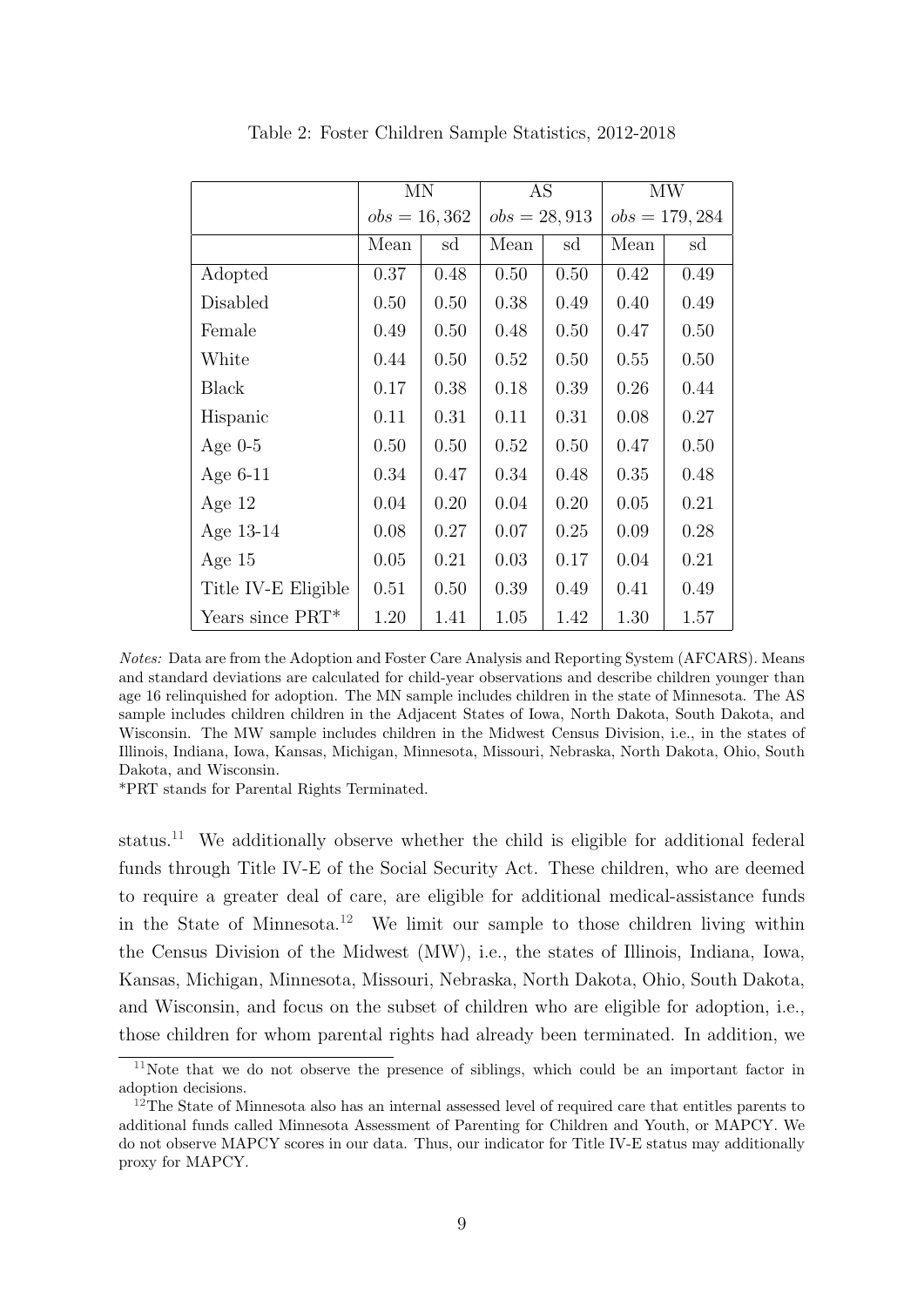

<span id="page-9-0"></span>Figure 1: Number of Minnesota Children by Age Bin, 2012 to 2018

Notes: Data are from the Adoption and Foster Care Analysis and Reporting System (AFCARS). Figure [1](#page-9-0) shows, by age bin, the raw number of children in Minnesota whose parental rights are terminated for each year between 2012 and 2018. Age bin 1 considers children aged zero to five years old, age bin 2 are children aged six to eleven years old, age bin 3 considers only children aged 12 years old, age bin 4 contains children aged 13 and 14 years old, and age bin 5 considers only children aged 15 years old.

exclude children aged 16 and above from all of our analyses as these children often exit the system through legal emancipation, as opposed to the younger children for whom adoption is the only contemporaneous route out of the foster-care system. This leaves us with a final sample of 97,270 children across the Midwestern United States and 8,892 in Minnesota specifically. Our preferred control group in estimation is the set of 17,403 foster children residing in the four adjacent states (AS) to Minnesota of Iowa, North Dakota, South Dakota, and Wisconsin. Summary statistics for all of our estimation samples are provided in Table [2.](#page-8-2) In the Appendix, Table [A1](#page-19-0) shows summary statistics for the full sample of children with and without parental rights terminated.

As may be seen in this table, foster children in Minnesota are less likely to be adopted and more likely to be disabled relative to both control groups, and more likely to be Hispanic relative to the MW control group. The underlying differences in disability status likely reflect the same underlying differences observed in Title IV-E eligibility.

For our empirical implementation, we create a set of age bins that correspond to the age groups defined by State of Minnesota's Department of Human Services that faced the same treatment (age 0-5, age 6-11, age 12, age 13-14, and age 15, as shown in Table [1\)](#page-6-0), using age defined on the last day of the year. The number of children in each age bin over time in Minnesota is shown in Figure [1.](#page-9-0) There, it may be seen that the numbers of children with parental rights terminated in the youngest two age bins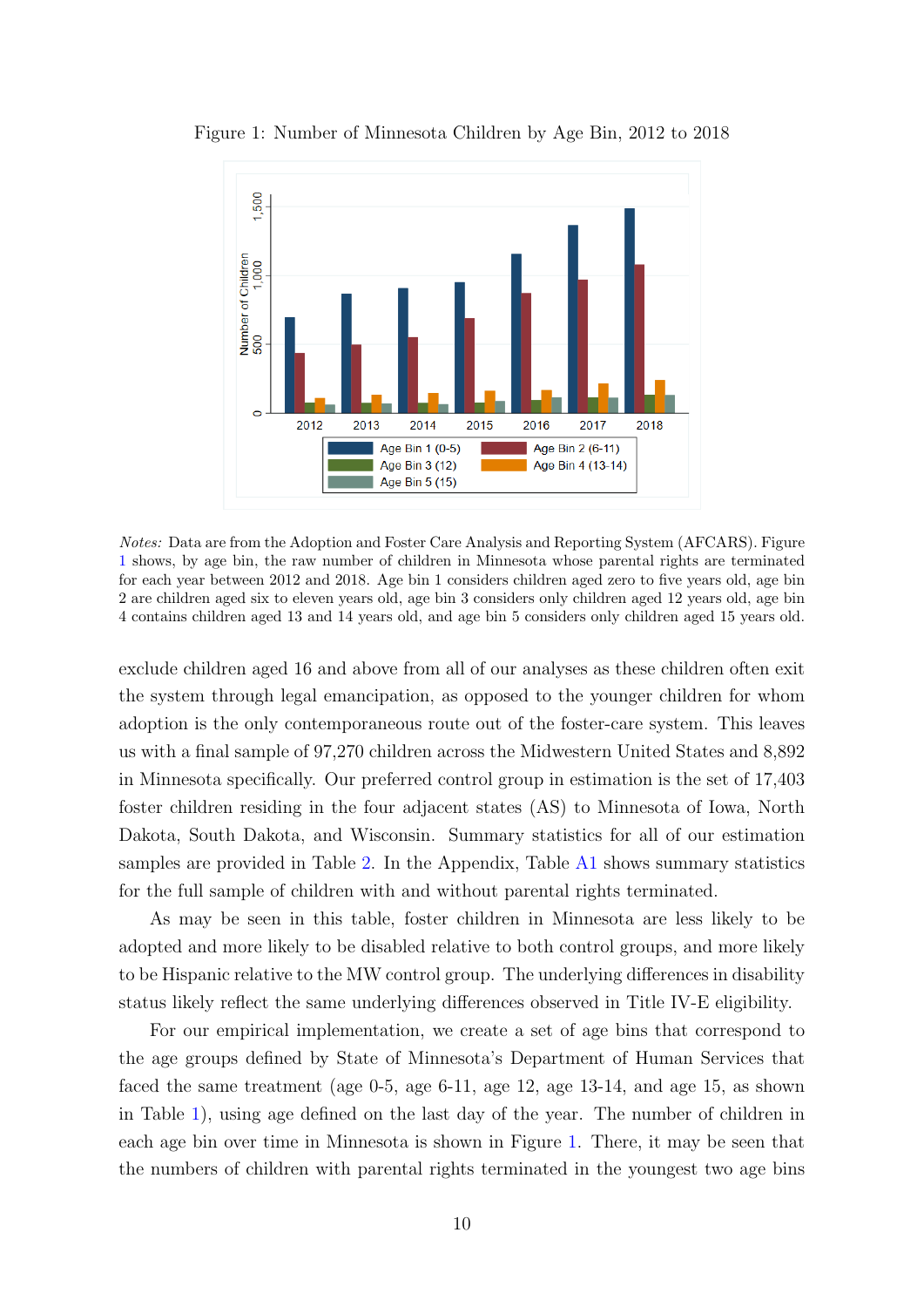are relatively large when compared with the numbers of children in the oldest three age bins. In addition, the growth rates in these older bins were significantly lower than for the younger age bins. Our preferred specifications focus on the children in the youngest two age bins, i.e., ages zero through eleven, given the sample sizes.

# <span id="page-10-0"></span>4 Empirical Strategy

To recover the effects of the Northstar Care Program in Minnesota, we use a differencein-differences estimation approach where we take advantage of the fact that the financial incentive associated with adoption changed in January of 2015. As this policy was passed in May of 2013 by the Minnesota state legislation and was formally announced to parents at the end of 2013, we allow for two separate treatment effects: one for the announcement which we define starting in January of 2014 and one for the enactment in January of 2015. Hence, we run the following linear-probability regression:

<span id="page-10-1"></span>
$$
adopted_{i,j,t} = \beta X_i + \gamma Z_{i,t} + \delta_j + \psi^1(Minn_{i,t} \cdot agebin_{i,t}^1) + \psi^2(Minn_{i,t} \cdot agebin_{i,t}^2)
$$
  
+ 
$$
\sum_{t=2012}^{2018} \zeta_t^1 agebin_{i,t}^1 + \sum_{t=2012}^{2018} \zeta_t^2 agebin_{i,t}^2
$$
  
+ 
$$
\lambda^1(announce_t \cdot Minn_{i,t} \cdot agebin_{i,t}^1) + \lambda^2(announce_t \cdot Minn_{i,t} \cdot agebin_{i,t}^2)
$$
  
+ 
$$
\phi^1(post_t \cdot Minn_{i,t} \cdot agebin_{i,t}^1) + \phi^2(post_t \cdot Minn_{i,t} \cdot agebin_{i,t}^2) + \epsilon_{i,j,t} \quad (1)
$$

where the dependent variable, *adopted*<sub>i,jt</sub>, is an indicator that takes the value of 1 if child i, living in state j, is adopted during year  $t$ . We allow the effects of these treatments to differ over two age bins, corresponding to the first two age-range specific treatments laid out by the Northstar Care Program. That is,  $agebra_{i,t}^1$  is an indicator that takes the value of 1 if child i is aged zero to five years old in year t and  $a$ gebin<sup>2</sup><sub>i,t</sub> is an indicator that takes the value of 1 if child  $i$  is aged six to eleven in year  $t$ .  $X_i$  is a vector of time-invariant characteristics of the child comprised of gender, race, ethnicity, a dummy for whether the child has ever been diagnosed with a disability, and a dummy for whether the child is eligible for additional federal funding (all are measured at the end of the panel).  $Z_{i,t}$  is a vector of time-varying characteristics of the child comprised of the time (in months) since they entered foster care and the time (in months) since parental rights were terminated (all measured at year's end). The variable  $Min_{i,t}$  is an indicator that takes the value of 1 if child i is living in Minnesota in year t.  $\delta_j$ is a vector of state-level fixed effects, which controls non-parametrically for any crossstate differences in adoption rates. The  $\zeta_t$  terms non-parametrically control for any agebin-specific trends in adoption rates over time. Finally, the variable  $announce_t$  is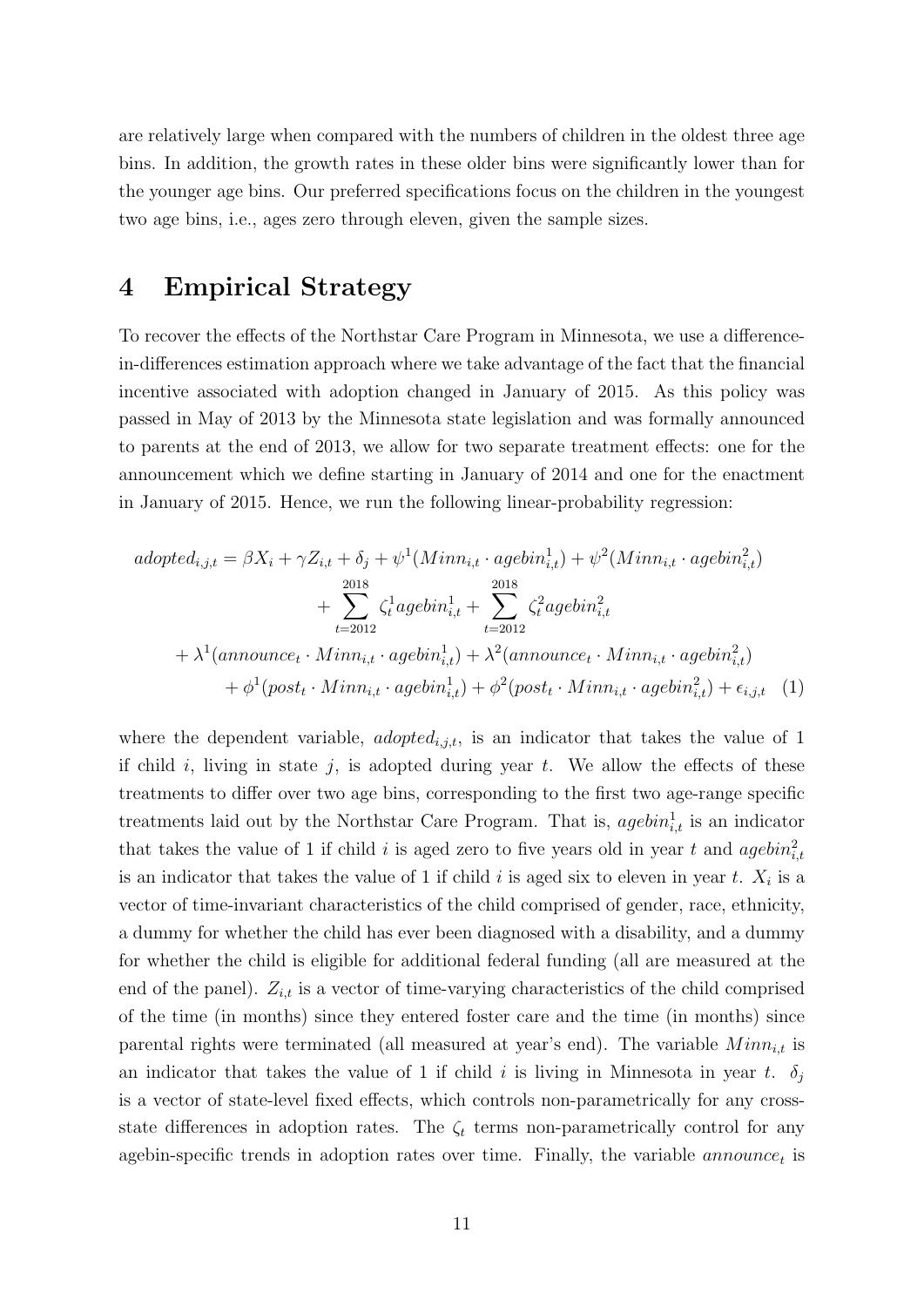<span id="page-11-0"></span>Figure 2: Pre-Trends in the Probability of Adoption for Children in Foster Care, Relative to States Adjacent, 2012 to 2018



Notes: Data are from the Adoption and Foster Care Analysis and Reporting System (AFCARS). Figure [2](#page-11-0) shows, for age bin 1 and 2, the effect of being a child in Minnesota relative to being a child in the Adjacent States for each year between 2012 to 2018. Estimates to the left of the first vertical dash line are in the pre-announcement period, estimates between the first and second vertical dash lines are in the post-announcement and pre-implementation period, and the estimates to the right of the second vertical dash line are in the post-implementation period. The figure plots effects of the coefficients on the interaction terms from Equation [2](#page-12-1) and 95 percent confidence intervals. We control for demographic characteristics, and state and year fixed effects. There are not significant effects in the pre-announcement period.

an indicator that takes the value of 1 if year t is 2014 while  $post_t$  is an indicator that takes the value of 1 if year  $t$  is 2015 or later.

We use the AS sample as our main control group, i.e., the children available for adoption in the four adjacent states of Iowa, North Dakota, South Dakota, and Wisconsin.[13](#page-11-1) As a robustness check, we additionally estimate specifications with the MW control group and with all Continental US states as a control group. To the best of our knowledge, there were no major policy changes in the control groups that would influence our results. As additional robustness checks, we run specifications that include the year-specific total number of children available for adoption in the each state's foster-care system, and specifications that include year 2011. Finally, as a robustness check, we run specifications that include all children under the emancipation age of sixteen. In these cases, we include five age bins corresponding to the different age-specific treatments described in Table [1.](#page-6-0)

The difference-in-differences empirical strategy relies on the identifying assumption of common trends in the probability of adoption between Minnesota and the control

<span id="page-11-1"></span> $13$ One potential concern with any control group might be the possibility of interstate adoptions out of the Minnesota foster-care system. In these cases, however, financial payments to families would not continue post-adoption, as the home agency's responsibilities end when the child is legally adopted according to the Interstate Compact on the Placement of Children. This compact covers all interstate placements of foster children between all fifty states, Washington D.C., and the U.S. Virgin Islands.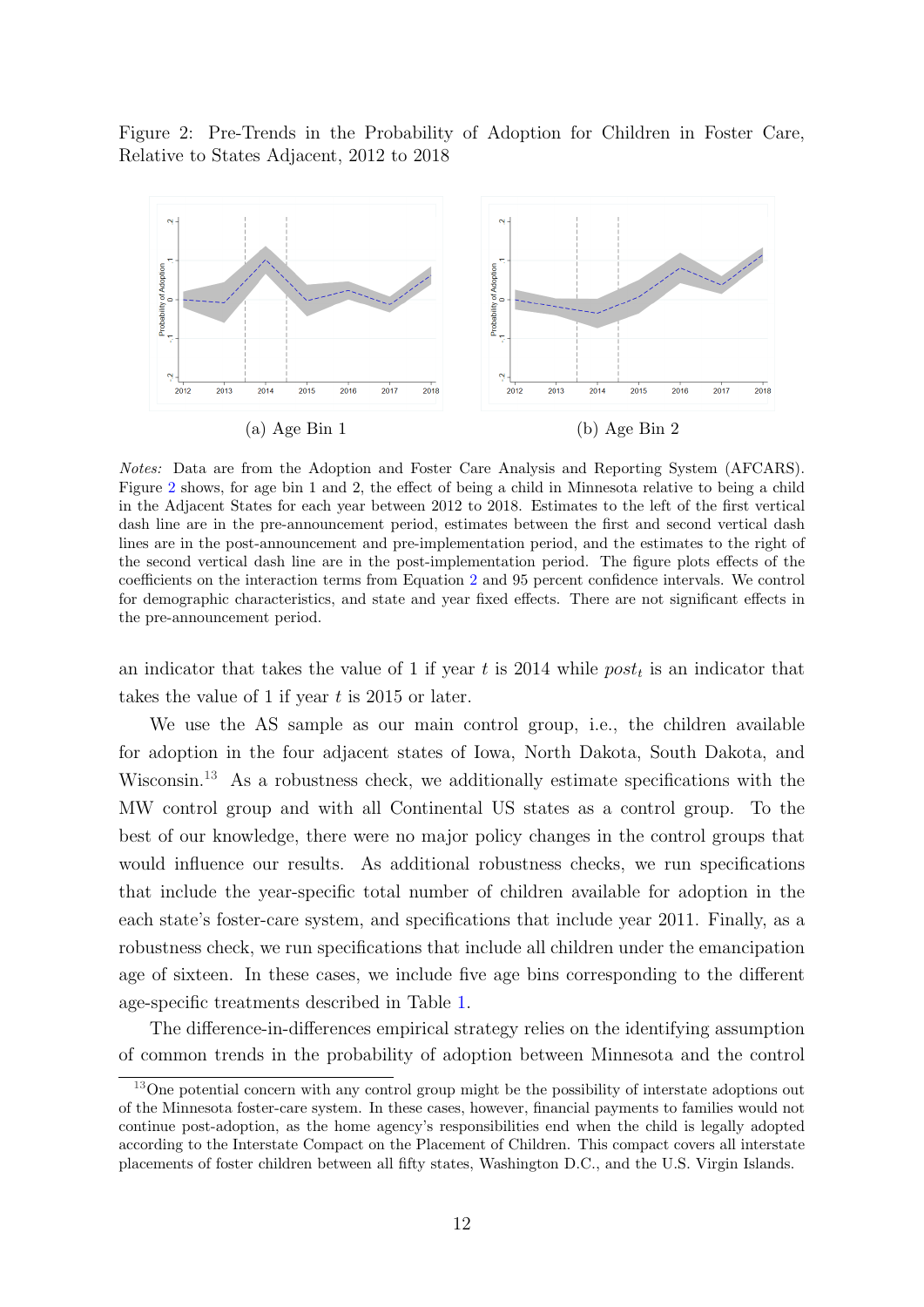group. To provide supportive evidence for this identifying assumption, we estimate an event study replacing  $announce_t$  and  $post_t$  in Equation [1](#page-10-1) with indicators for each year over the sample periods 2012 through 2018:

$$
adopted_{i,j,t} = \beta X_i + \gamma Z_{i,t} + \delta_j + \psi^1(Minn_{i,t} \cdot agebin_{i,t}^1) + \psi^2(Minn_{i,t} \cdot agebin_{i,t}^2) + \sum_{t=2012}^{2018} \zeta_t^1 agebin_{i,t}^1 + \sum_{t=2012}^{2018} \zeta_t^2 agebin_{i,t}^2 + \sum_{k=2012}^{2018} \gamma_k^1 (1[year = k] \cdot Minn_{i,t} \cdot agebin_{i,t}^1) + \sum_{k=2012}^{2018} \gamma_k^2 (1[year = k] \cdot Minn_{i,t} \cdot agebin_{i,t}^2) + \epsilon_{i,j,t}
$$
\n(2)

<span id="page-12-1"></span>Figure [2](#page-11-0) shows the pre-trends relative to the AS control group for Age Bin 1 (figure [2a\)](#page-11-0) and Age Bin 2 (figure [2b\)](#page-11-0). As may be seen, the differential adoption rate prior to 2014 is not significantly different in Minnesota relative to AS control group. There is, however, a noticeable effect of both the policy's announcement in 2014 and the policy's implementation in 2015. We performed additional analysis to test for the parallel trend assumption, the results are presented in the Appendix.<sup>[14](#page-12-2)</sup>

### <span id="page-12-0"></span>5 Results

The results from the estimation of Equation [1](#page-10-1) are shown in Table [3,](#page-13-0) Column I. For the effect of the announcement, we find that for the children in the first age bin (age 0-5), the probability of adoption increases by 10.64 percentage points or 26% of the mean adoption rate in the year prior to the program's implementation. Intertemporally substituting post-implementation adoptions to the pre-implementation period is at odds with parents' financial incentives; if anything, waiting until the child reaches the age of six would be optimal from a financial standpoint. It is, however, consistent with parents reacting to the outside threat of either kin foster parents or non-kin adoptive parents competing for children in their care. The announcement period had statistically insignificant effects for children in the second age bin (age 6-11). In terms of the effect of program implementation, we find small and statistically insignificant positive results for children in the first age bin (age 0-5). We find a relatively-large and statisticallysignificant effects for the children in the second age bin (age 6-11) whose probability of adoption increased by 7.38 percentage points or 22% of the mean adoption rate following the implementation of the policy. This is consistent with the stated goals of

<span id="page-12-2"></span><sup>&</sup>lt;sup>[1](#page-10-1)4</sup>We estimate Equation 1 using only pre-treatment data (years 2012-2013). We drop the *announce* variable, and redefine  $post_t$  as an indicator that takes the value of 1 if year t is 2013 and zero otherwise. Results are presented in Table [A2.](#page-20-0)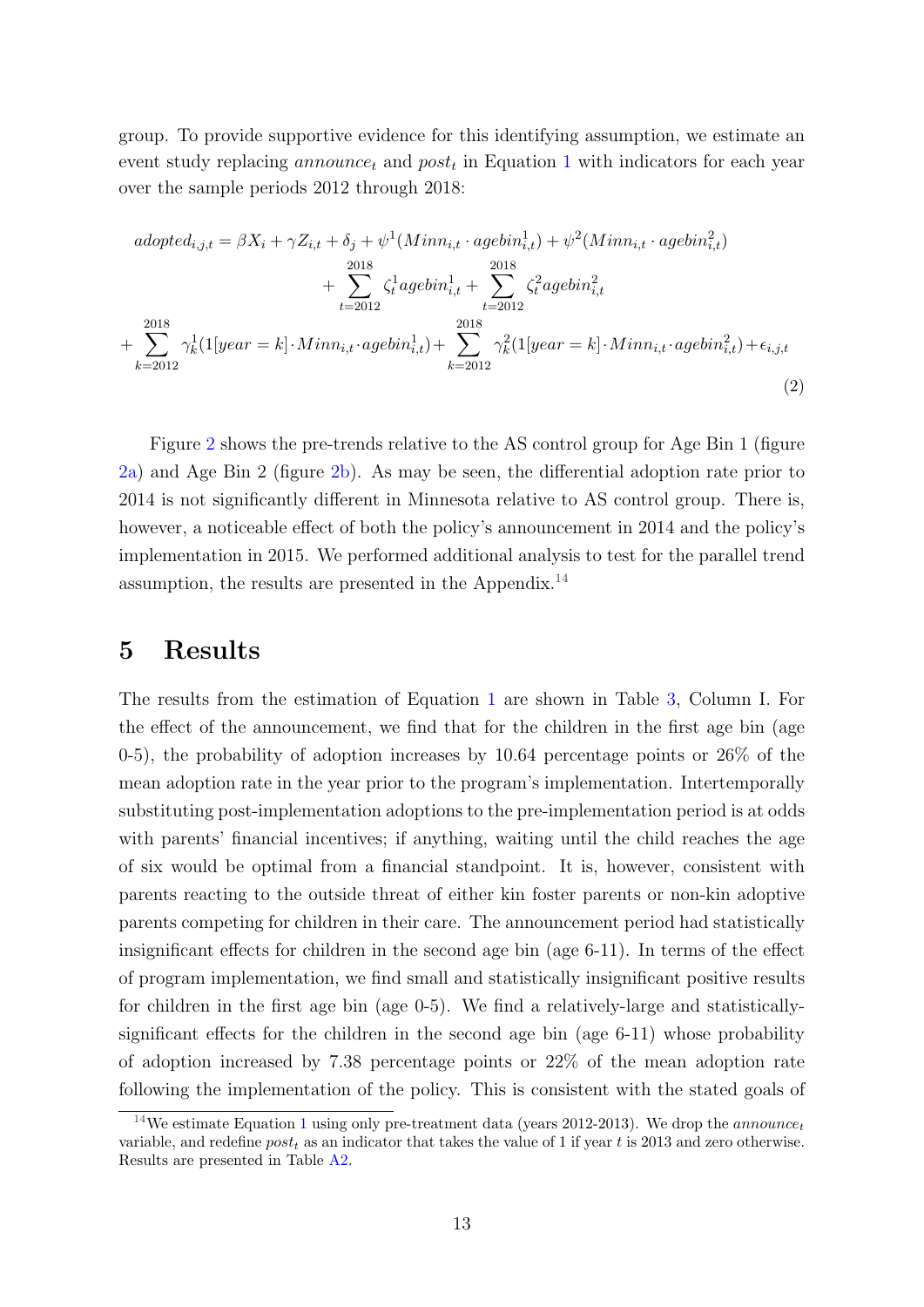<span id="page-13-0"></span>

|                                                    | T           | Н           | Ш           | IV          |
|----------------------------------------------------|-------------|-------------|-------------|-------------|
|                                                    | Coefficient | Coefficient | Coefficient | Coefficient |
|                                                    | (s.e.)      | (s.e.)      | (s.e.)      | (s.e.)      |
| $announce_t \cdot Minn_{i,t} \cdot agebin_{i,t}^1$ | $0.1064***$ | $0.1103***$ | $0.0961***$ | $0.1222**$  |
|                                                    | (0.0215)    | (0.0219)    | (0.0201)    | (0.0172)    |
| $announce_t \cdot Minn_{i,t} \cdot agebin_{i,t}^2$ | $-0.0257$   | $-0.0216$   | $-0.0105$   | $-0.0074$   |
|                                                    | (0.0181)    | (0.0196)    | (0.0200)    | (0.0192)    |
| $post_t \cdot Min_{i,t} \cdot agebin_{i,t}^{1}$    | 0.0239      | 0.0368      | 0.0127      | 0.0244      |
|                                                    | (0.0181)    | (0.0262)    | (0.0165)    | (0.0199)    |
| $post_t \cdot Min_{i,t} \cdot agebin_{i,t}^2$      | $0.0738***$ | $0.0864***$ | $0.0894***$ | $0.0482**$  |
|                                                    | (0.0178)    | (0.0266)    | (0.0193)    | (0.0203)    |
| state-level supply of children                     |             | X           |             |             |
| control group                                      | AS          | AS          | AS          | МW          |
| years                                              | 2012-2018   | 2012-2018   | 2011-2018   | 2012-2018   |
| observations                                       | 34,415      | 34,415      | 38,485      | 143,111     |

Table 3: Impacts on the Annual Probability of Adoption

Notes: All specifications control for demographic characteristics, and state and year fixed effects. The first column, which uses the Adjacent States as the control group, is our preferred specification. The second column additionally controls for the number of children in the system. The third column includes the same controls as the first column incorporating the calendar year 2011. The forth column includes the same controls as the first column but uses the entire Midwest Census Division as the control group. Standard errors are cluster at the state-year level and shown in parentheses. \*\*\* $P < 0.01$ ; \*\* $P < 0.05$ ; \* $P < 0.10$ .

the program to increase adoption rates for older children using financial incentives.

A potential concern might be the omission of a time-varying control for the number of children in each state, in light of the increasing burdens on states' foster systems over this time period. Therefore, the results shown in Column II come from a specification where we include the state-specific number of children with parental rights terminated in each year. The control group here is the set of adjacent states to Minnesota. As may be seen in the Table, results are relatively robust to this inclusion. Furthermore, as a robustness check, in Column III we show the results from a specification where we include the calendar year  $2011<sup>15</sup>$  $2011<sup>15</sup>$  $2011<sup>15</sup>$  As may be seen, results are also relatively robust to this inclusion.

Additionally, we show that our results are relatively robust to an alternate control group. In Column IV, we show the results of the estimation of equation [1](#page-10-1) where we use the entire Midwest Census Division as the control group. The results are qualitatively similar, although the effect of the program on the older children is 35% smaller than with the preferred control group. Table [A3](#page-20-1) shows the results using the entire, non-

<span id="page-13-1"></span><sup>&</sup>lt;sup>15</sup>We excluded year 2011 from our main specification because federal policies surrounding foster-care funding may have impacted this year.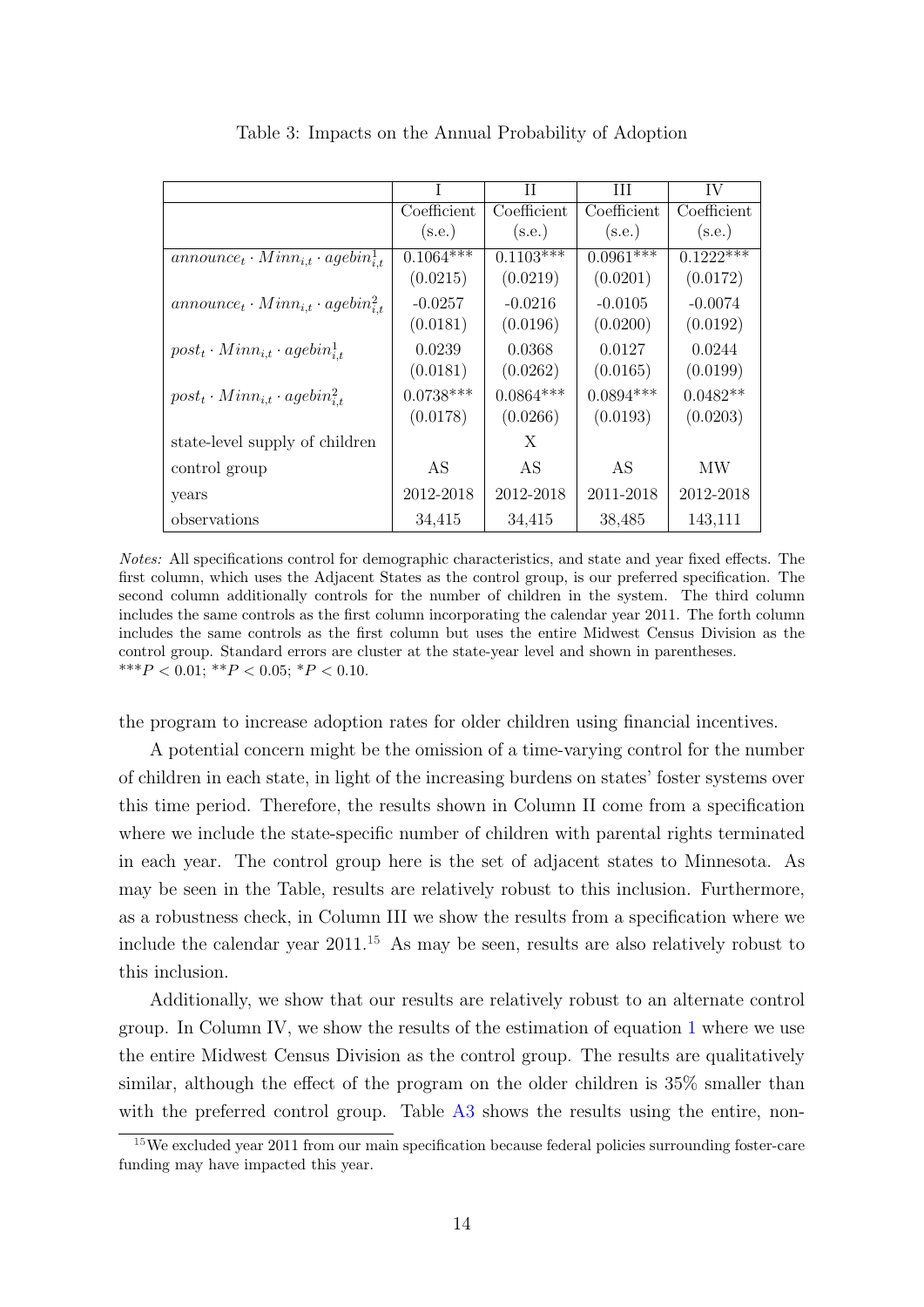Minnesota Continental United States as the control and again find qualitatively similar results.

In the Appendix, Table [A4](#page-21-0) provides the estimated coefficients for the child covariates for all specifications consider in Table [3,](#page-13-0) and Table [A5](#page-22-0) shows that our results are robust to the inclusion of the older children, aged twelve through fifteen. As an additional robustness check, table [A6](#page-23-0) presents the results from the estimation of equation [1](#page-10-1) as a logit model, and table [A7](#page-24-0) provides the estimates coefficients when female is the placebo outcome, that is, the depend variable *adopted*<sub>i,j,t</sub> in Equation [1](#page-10-1) is replaced by  $female_{i,j,t}$ that takes the value of 1 if child i, living in state j, is a female during year t. Finally, we perform robustness checks regarding the clustering of the standard errors (clustered at the state-year level). Table  $\overline{AB}$  shows that the significance of the coefficients remains unchanged when we calculate the standard errors through a clustered bootstrapping procedure.

## <span id="page-14-0"></span>6 Conclusion

This analysis takes advantage of the recent state law governing the adoption of children out of foster care in the State of Minnesota that was implemented on January 1, 2015. The policy, the Northstar Care Program, sought to create "a uniform set of benefits and processes for children age 6 and older in foster care."<sup>[16](#page-14-1)</sup> In addition to streamlining the adoption process by combining three major programs (Family Foster Care, Kinship Assistance, and Adoption Assistance), the Northstar Care Program changed the value of monthly payments for foster families, changed the value of monthly payments to placements with relatives (kin), and changed the value of monthly payments to all adoptive families, eliminating the adoption penalty for all children over age 6. These changes greatly altered parents' incentives to adopt from the foster care system.

Employing a difference-in-differences estimation strategy that takes into account both the announcement and the implementation of the Northstar Care Program, we find that parents reacted to a myriad of new incentives. First, we find that the program was a success in its stated goals; the adoption rates of older children aged 6 to 11 increased by 22%. For these children, the financial penalty associated with adoption was removed. We do not find a post-implementation effect for children under age 6 for whom the adoption penalty was not removed. Second, we find that parents of the youngest children aged 0 to 5 were induced to adopt in the pre period; the adoption rates of these children temporarily spiked in the announcement period by 26%. This is consistent with the risk of other parents offering permanency in the post period and

<span id="page-14-1"></span><sup>&</sup>lt;sup>16</sup>Minnesota Department of Human Services, DHS Program Resources, 2018. http://www.dhs.state.mn.us/.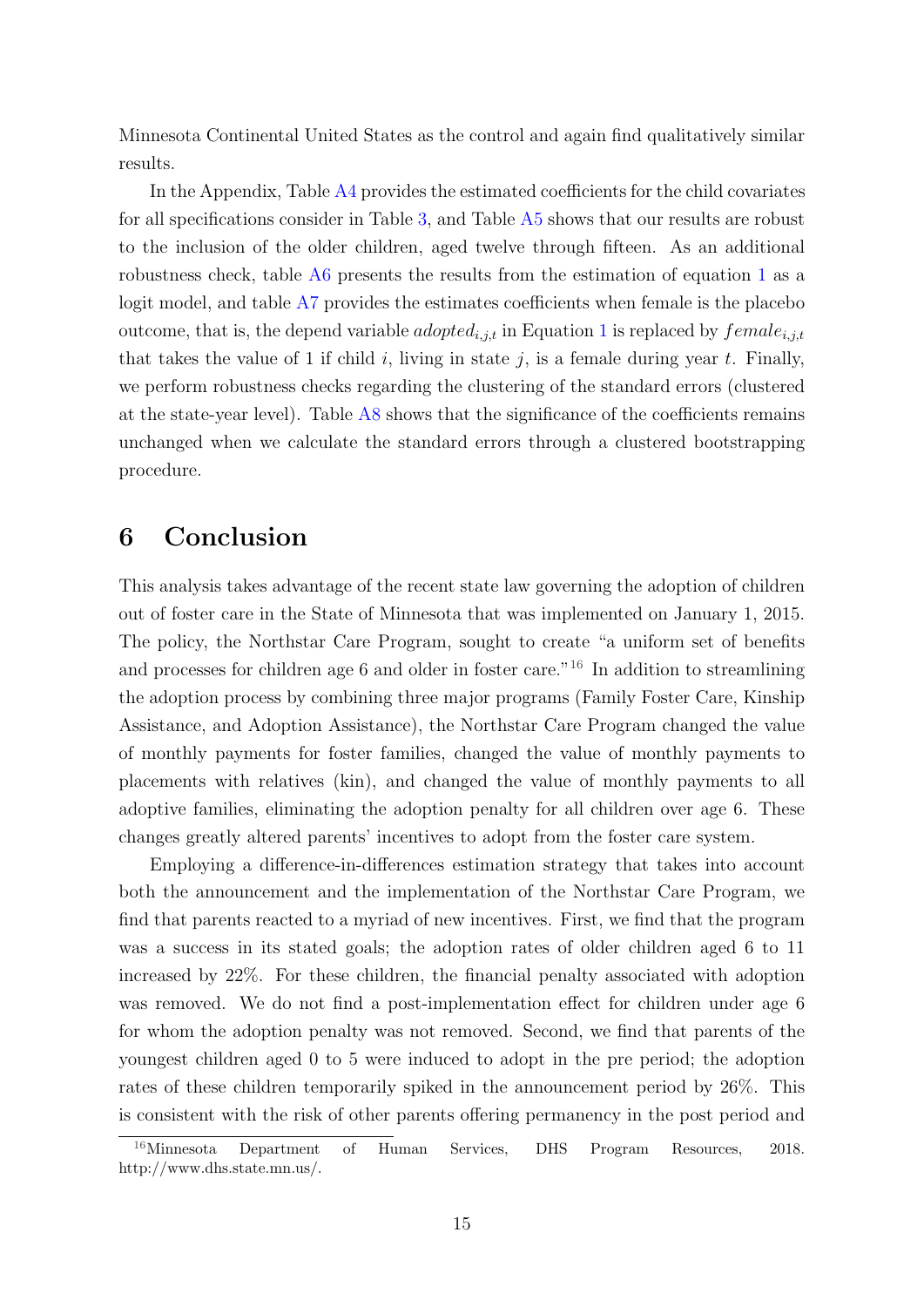a desire to maintain physical custody of a child. We do not find evidence of parents strategically delaying adoption until a child's sixth birthday.

These results have important policy implications for government policy dictating family composition decisions. To date, the literature has been inconclusive with regards to family-size responses to financial incentives. This paper provides one more example of parents' sensitivity.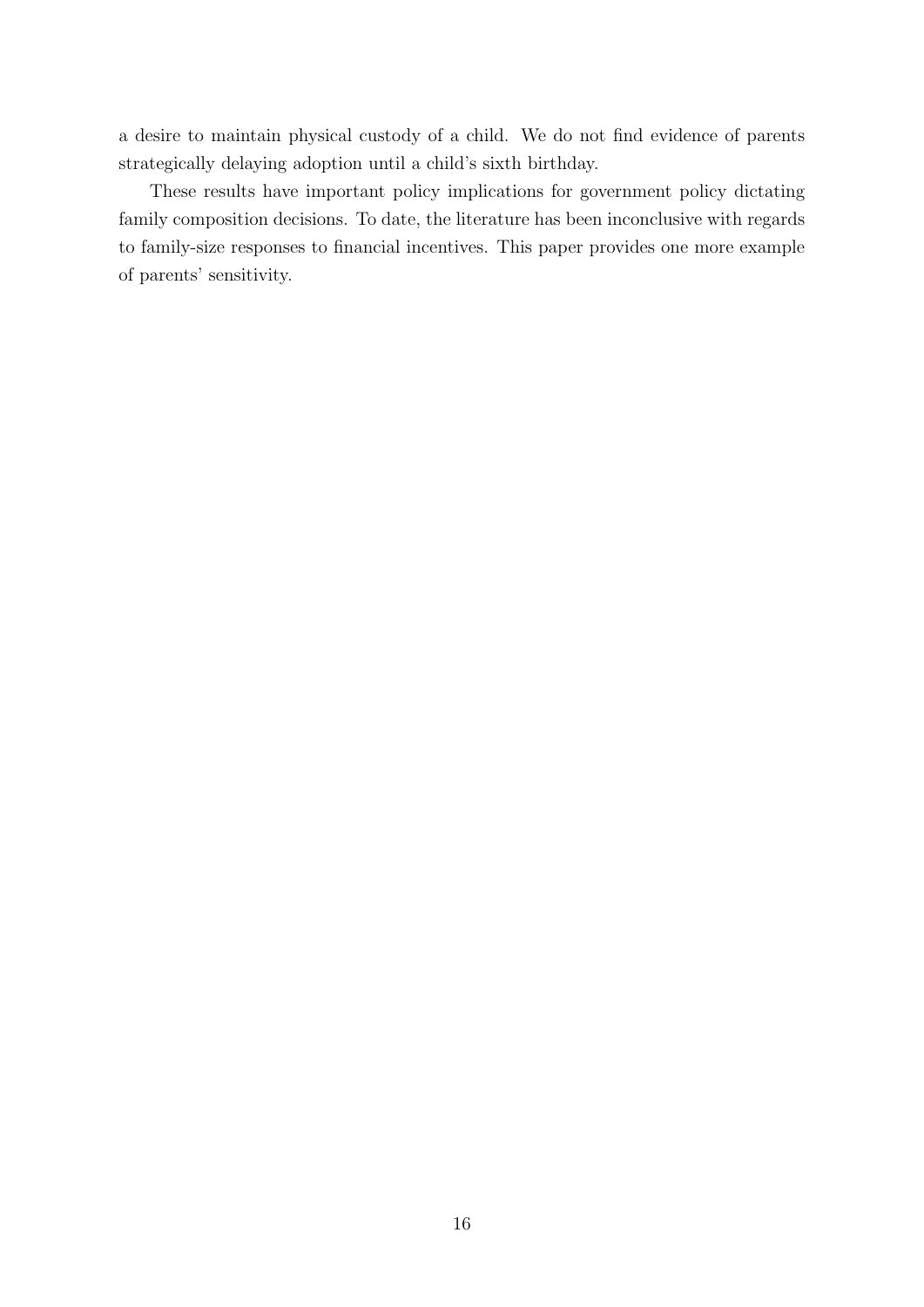### References

- ALM, J. AND L. A. WHITTINGTON (1997): "Income Taxes and the Timing of Marital Decisions," Journal of Public Economics, 64, 219–240.
- <span id="page-16-2"></span>Argys, L. and B. Duncan (2013): "Economic Incentives and Foster Child Adoption," Demography, 50, 933–954.
- BARTH, R. P., C. K. LEE, J. WILDFIRE, AND S. GUO (2006): "A Comparison of the Governmental Costs of Long Term Foster Care and Adoption," Social Service Review, 80, 127–158.
- <span id="page-16-7"></span>BAUGHMAN, R. AND S. DICKERT-CONLIN (2003): "Did Expanding the EITC Promote Motherhood?" American Economic Review, 93, 247–251.
- Blau, D. M. and P. K. Robins (1989): "Fertility, Employment, and Child-Care Costs," Demography, 26, 287–299.
- <span id="page-16-5"></span>Brehm, M. E. (2018): "The Effects of Federal Adoption Incentive Awards for Older Children on Adoptions From U.S. Foster Care," Journal of Policy Analysis and Management, 37, 301–330.
- <span id="page-16-4"></span>– (2021): "The Federal Adoption Tax Credit and Adoptions from Foster Care," Journal of Human Resources, 56, 1031–1072.
- <span id="page-16-3"></span>Buckles, K. S. (2013): "Adoption Subsidies and Placement Outcomes for Children in Foster Care," Journal of Human Resources, 48, 596–627.
- <span id="page-16-1"></span>Campbell, C. and S. W. Downs (1987): "The Impact of Economic Incentives on Foster Parents," Journal of Policy Analysis and Management, 61, 599–609.
- <span id="page-16-0"></span>Casey Family Foundation (2005): "Improving Family Foster Care: Findings from the Northwest Foster Care Alumni Study," Retrieved from [https://www.casey.org/](https://www.casey.org/northwest-alumni-study/) [northwest-alumni-study/](https://www.casey.org/northwest-alumni-study/).
- <span id="page-16-8"></span>Cohen, A., R. Dehejia, and D. Romanov (2013): "Financial Incentives and Fertility," Review of Economics and Statistics, 95, 1–20.
- <span id="page-16-6"></span>CRUMP, R., G. S. GODA, AND K. J. MUMFORD (2011): "Fertility and the Personal Exemption: Comment," American Economic Review, 101, 1616–1628.
- DICKERT-CONLIN, S. AND A. CHANDRA (1999): "Taxes and the Timing of Births," Journal of Political Economy, 107, 161–177.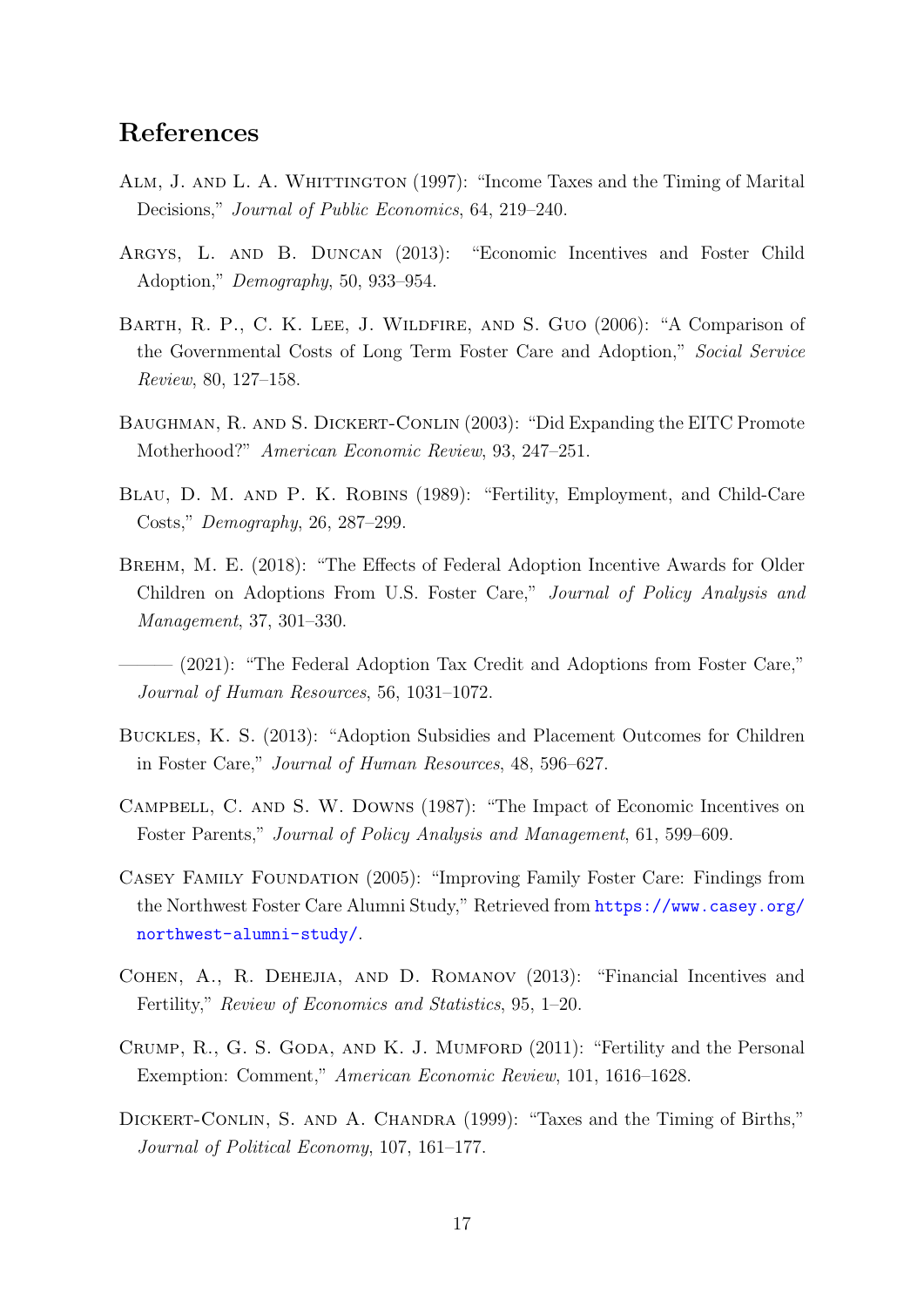- <span id="page-17-3"></span>DOYLE, J. J. (2007a): "Can't Buy me Love? Subsidizing the Care of Related Children," Journal of Public Economics, 91, 281–304.
- (2007b): "Child Protection and Child Outcomes: Measuring the Effects of Foster Care," American Economic Review, 97, 1583–1610.
- <span id="page-17-1"></span>DOYLE, J. J. AND H. E. PETERS (2007): "The Market for Foster Care: An Empirical Study of the Impact of Foster Care Subsidies," Review of Economics of the Household, 5, 329–351.
- <span id="page-17-2"></span>Duncan, B. and L. Argys (2007): "Economic Incentives and Foster Care Placement," Southern Economic Journal, 74, 114–142.
- <span id="page-17-6"></span>GONZÁLEZ, L. (2013): "The Effect of a Universal Child Benefit on Conceptions, Abortions, and Early Maternal Labor Supply," American Economic Journal: Economic Policy, 5, 160–188.
- <span id="page-17-7"></span>GUEINZIUS, A. T. AND J. HILLEL (2014): "Permanency Best Practices for Minnesota's Foster Care Youth," American Economic Journal: Economic Policy, 40, 10.
- Hansen, M. E. (2007): "Using Subsidies to Promote the Adoption of Children from Foster Care," Journal of Family and Economic Issues, 28, 377–393.
- <span id="page-17-4"></span>Hoynes, H. W. (1997): "Work, Welfare, and Family Structure: What Have We Learned?" in Fiscal Policy: Lessons From Economic Research, Alan B. Auerbach, ed. (Cambridge, MA: MIT Press).
- LALIVE, R. AND J. ZWEIMÜLLER (2009): "How Does Parental Leave Affect Fertility and Return to Work? Evidence from Two Natural Experiments," The Quarterly Journal of Economics, 124, 1363–1402.
- <span id="page-17-0"></span>LINDSEY, D. (1991): "Factors Affecting the Foster Care Placement Decision: An Analysis of National Survey Data," American Journal of Orthopsychiatry, 61, 272– 281.
- <span id="page-17-5"></span>Milligan, K. (2005): "Subsidizing the Stork: New Evidence on Tax Incentives and Fertility," The Review of Economics and Statistics, 87, 539–555.
- <span id="page-17-8"></span>Minnesota Department of Human Services (2014): "Northstar Care for Children: Supporting Safe, Permanent Families for Children," Retrieved from [https://www.northhomes.org/wp-content/uploads/](https://www.northhomes.org/wp-content/uploads/Northstar-Care-for-Children-guide.pdf) [Northstar-Care-for-Children-guide.pdf](https://www.northhomes.org/wp-content/uploads/Northstar-Care-for-Children-guide.pdf).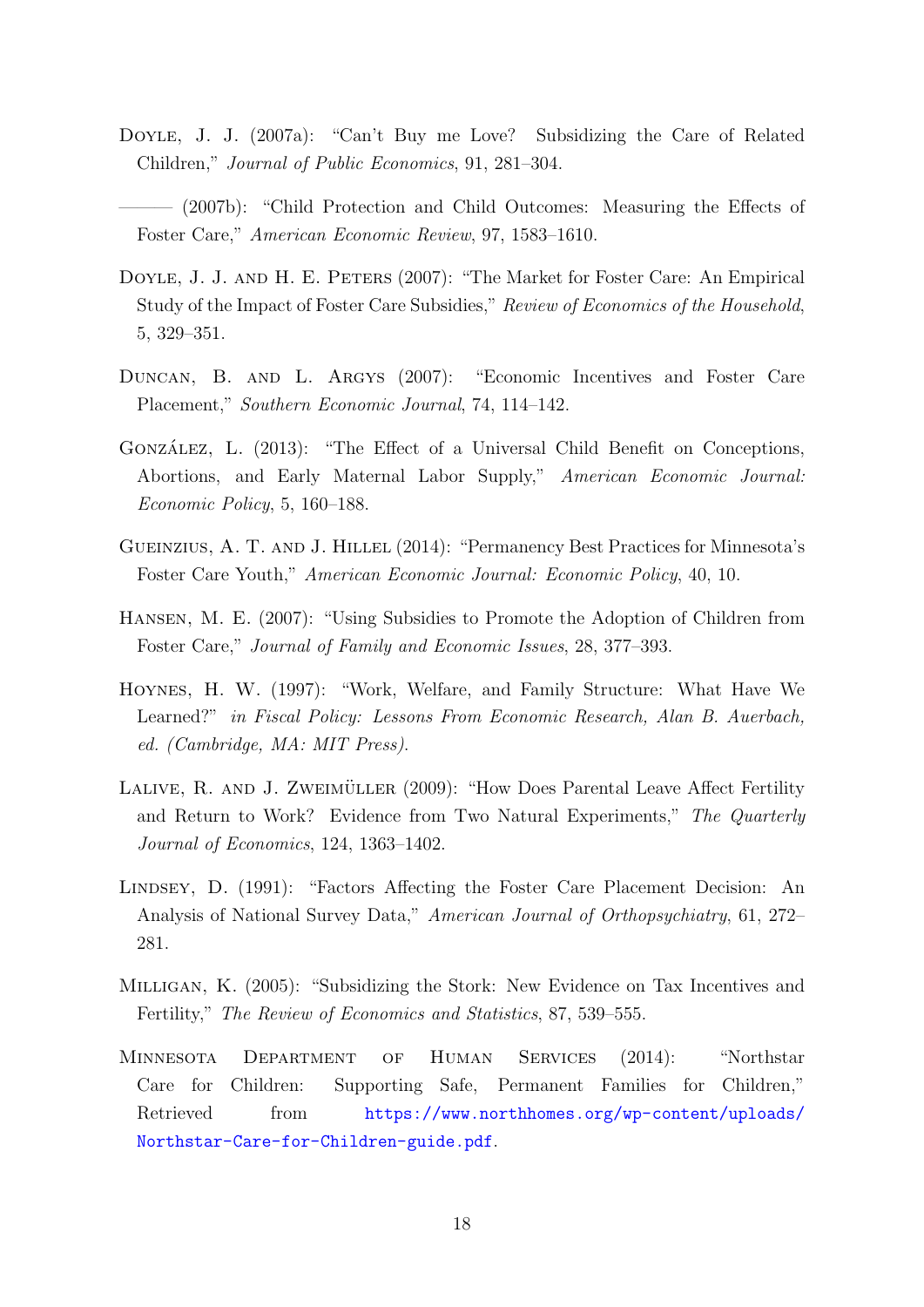- <span id="page-18-9"></span>MINNESOTA STATE DEMOGRAPHIC CENTER (2015): "PopFinder For Minnesota, Counties, and Regions," Retrieved from [https://mn.gov/admin/demography/](https://mn.gov/admin/demography/data-by-topic/population-data/our-estimates/pop-finder1.jsp) [data-by-topic/population-data/our-estimates/pop-finder1.jsp](https://mn.gov/admin/demography/data-by-topic/population-data/our-estimates/pop-finder1.jsp).
- <span id="page-18-5"></span>MOFFITT, R. A. (1998): "The Effect of Welfare on Marriage and Fertility," Welfare, the Family, and Reproductive Behavior: Research Perspectives. Washington, DC: National Academy Press, 59–97.
- <span id="page-18-7"></span>National Conference of State Legislature (2019): "Substance Abuse and Child Welfare Resources," Retrieved from [https://www.ncsl.org/research/](https://www.ncsl.org/research/human-services/substance-abuse-and-child-welfare-resources.aspx) [human-services/substance-abuse-and-child-welfare-resources.aspx](https://www.ncsl.org/research/human-services/substance-abuse-and-child-welfare-resources.aspx).
- <span id="page-18-8"></span>National Council for Adoption (2019): "Your Guide to 2018's Foster Care Statistics," Retrieved from [https://adoptioncouncil.org/article/](https://adoptioncouncil.org/article/your-guide-to-2018s-foster-care-statistics/) [your-guide-to-2018s-foster-care-statistics/](https://adoptioncouncil.org/article/your-guide-to-2018s-foster-care-statistics/).
- <span id="page-18-6"></span>PARENT, D. AND L. WANG (2007): "Tax Incentives and Fertility in Canada: Quantum vs Tempo Effects," The Canadian Journal of Economics, 40, 371–400.
- <span id="page-18-2"></span>PAXSON, C. AND J. WALDFOGEL (1999): "Parental Resources and Child Abuse and Neglect," American Economic Review, 89, 239–244.
- <span id="page-18-4"></span>Simon, J. L. (1975): "The Effect of Foster-Care Payment Levels on the Number of Foster Children Given Homes," Social Service Review, 49, 405–411.
- <span id="page-18-1"></span>Triseliotis, J. (2002): "Long-term Foster Care or Adoption? The Evidence Examined," Child and Family Social Work, 7, 23–33.
- <span id="page-18-3"></span>U.S. Department of Health and Human Services (2004): "Children in Temporary Assistance for Needy Families Child-Only Cases with Relative Caregivers," Retrieved from [https://aspe.hhs.gov/reports/](https://aspe.hhs.gov/reports/children-temporary-assistance-needy-families-tanf-child-only-cases-relative-caregivers-1) children-temporary-assistance-needy-families-tanf-child-only-cases-relative-caregi
- <span id="page-18-0"></span> $-(2021)$ : "The AFCARS Reports," Retrieved from [https://www.acf.hhs.gov/](https://www.acf.hhs.gov/cb/research-data-technology/statistics-research/afcars) [cb/research-data-technology/statistics-research/afcars](https://www.acf.hhs.gov/cb/research-data-technology/statistics-research/afcars).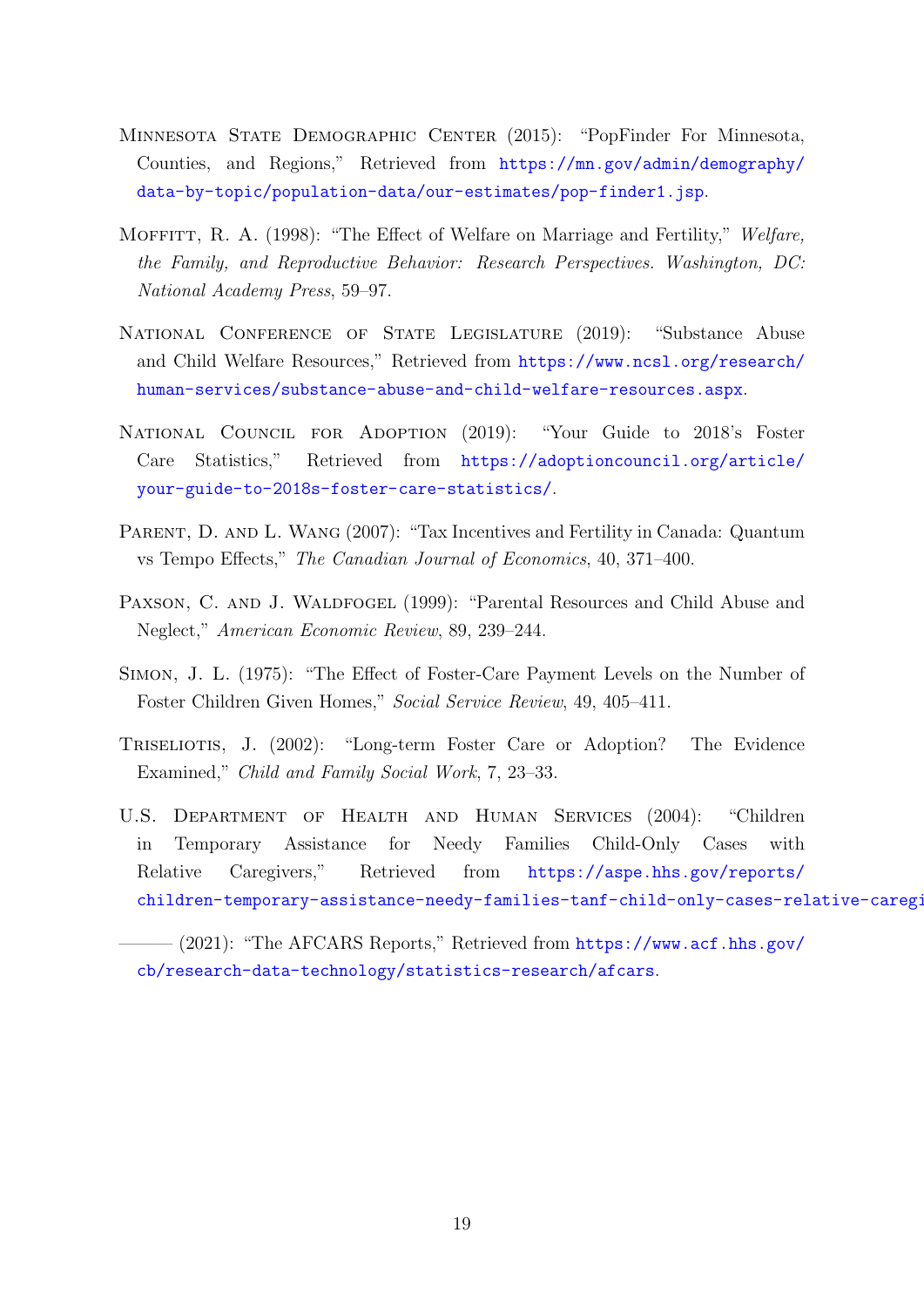7 Appendix

Table A1: Foster Children Sample Statistics, 2012-2018 Table A1: Foster Children Sample Statistics, 2012-2018

|                               |              | <b>NIN</b>    | <b>NIV</b>   |       | AS            |       | AS           |       | <b>NIV</b>    |       | <b>NIV</b>    |              |
|-------------------------------|--------------|---------------|--------------|-------|---------------|-------|--------------|-------|---------------|-------|---------------|--------------|
|                               |              | rights intact | rights term. |       | rights intact |       | rights term. |       | rights intact |       | rights term.  |              |
|                               | $n = 42,714$ |               | $n = 16,362$ |       | $n = 91,849$  |       | $n = 28,913$ |       | $n = 542,991$ |       | $n = 179,284$ |              |
|                               | Mean         | Sd            | Mean         | 5d    | Mean          | Sd    | Mean         | Sd    | Mean          | Sd    | Mean          | $_{\rm{sd}}$ |
|                               |              |               | 0.37         | 0.48  |               |       | 0.50         | 0.50  |               |       | 0.42          | 0.49         |
|                               | 8.06         | 4.93          | 6.81         | 4.40  | 7.07          | 4.81  | 6.63         | 4.12  | 7.56          | 4.73  | 7.14          | 4.27         |
|                               | 0.23         | 0.42          | 0.50         | 0.50  | 0.15          | 0.36  | 0.38         | 0.49  | 0.22          | 0.42  | 0.40          | 0.49         |
|                               | $\!10.0$     | 0.50          | 0.49         | 0.50  | 0.47          | 0.50  | 0.48         | 0.50  | 0.48          | 0.50  | 71.0          | 0.50         |
|                               | 0.37         | 0.48          | 0.44         | 0.50  | 0.53          | 0.50  | 0.52         | 0.50  | 0.56          | 0.50  | 0.55          | 0.50         |
|                               | 0.14         | 0.35          | <b>117</b>   | 0.38  | 0.19          | 0.39  | 0.18         | 0.39  | 0.25          | 0.43  | 0.26          | 0.44         |
|                               | 0.09         | 0.29          | 0.11         | 0.31  | 0.10          | 0.30  | 0.11         | 0.31  | 0.09          | 0.28  | 0.08          | 0.27         |
|                               | 0.20         | $0.40\,$      | 0.51         | 0.50  | 0.26          | 0.44  | 0.39         | 0.49  | 0.27          | 0.45  | 0.41          | 0.49         |
|                               | 11.35        | 14.68         | 26.35        | 17.55 | 14.14         | 17.30 | 32.88        | 21.29 | 15.84         | 18.06 | 36.96         | 23.13        |
| Mth since $\mathrm{PRT}^{**}$ |              |               | 14.39        | 16.96 |               |       | 12.64        | 17.10 |               |       | 15.62         | 18.85        |

<span id="page-19-0"></span>Samples restrict attention to children younger than age 16. MN restricts attention to children in the state of Minnesota. AS includes only children in Iowa, North Dakota, South Dakota, and Wisconsin. MW includes children in Illinois, Indiana, Iowa, Kansas, Michigan, Missouri, Nebraska, North Dakota, Ohio, South Dakota, and Wisconsin. 'Rights intact' restricts attention to children whose parental rights are intact, and 'rights term.' restricts attention to children whose parental rights are Notes: Data are from the Adoption and Foster Care Analysis and Reporting System (AFCARS). Means and standard deviations are calculated for child-year observations. Samples restrict attention to children younger than age 16. MN restricts attention to children in the state of Minnesota. AS includes only children in Iowa, North Dakota, South Dakota, and Wisconsin. MW includes children in Illinois, Indiana, Iowa, Kansas, Michigan, Missouri, Nebraska, North Dakota, Ohio, South Dakota, and Wisconsin. 'Rights intact' restricts attention to children whose parental rights are intact, and 'rights term.' restricts attention to children whose parental rights are Notes: Data are from the Adoption and Foster Care Analysis and Reporting System (AFCARS). Means and standard deviations are calculated for child-year observations. terminated. terminated.

\*FC stands for Foster Care. \*FC stands for Foster Care.

\*\*PRT stands for Parental Rights Terminated. \*\*PRT stands for Parental Rights Terminated.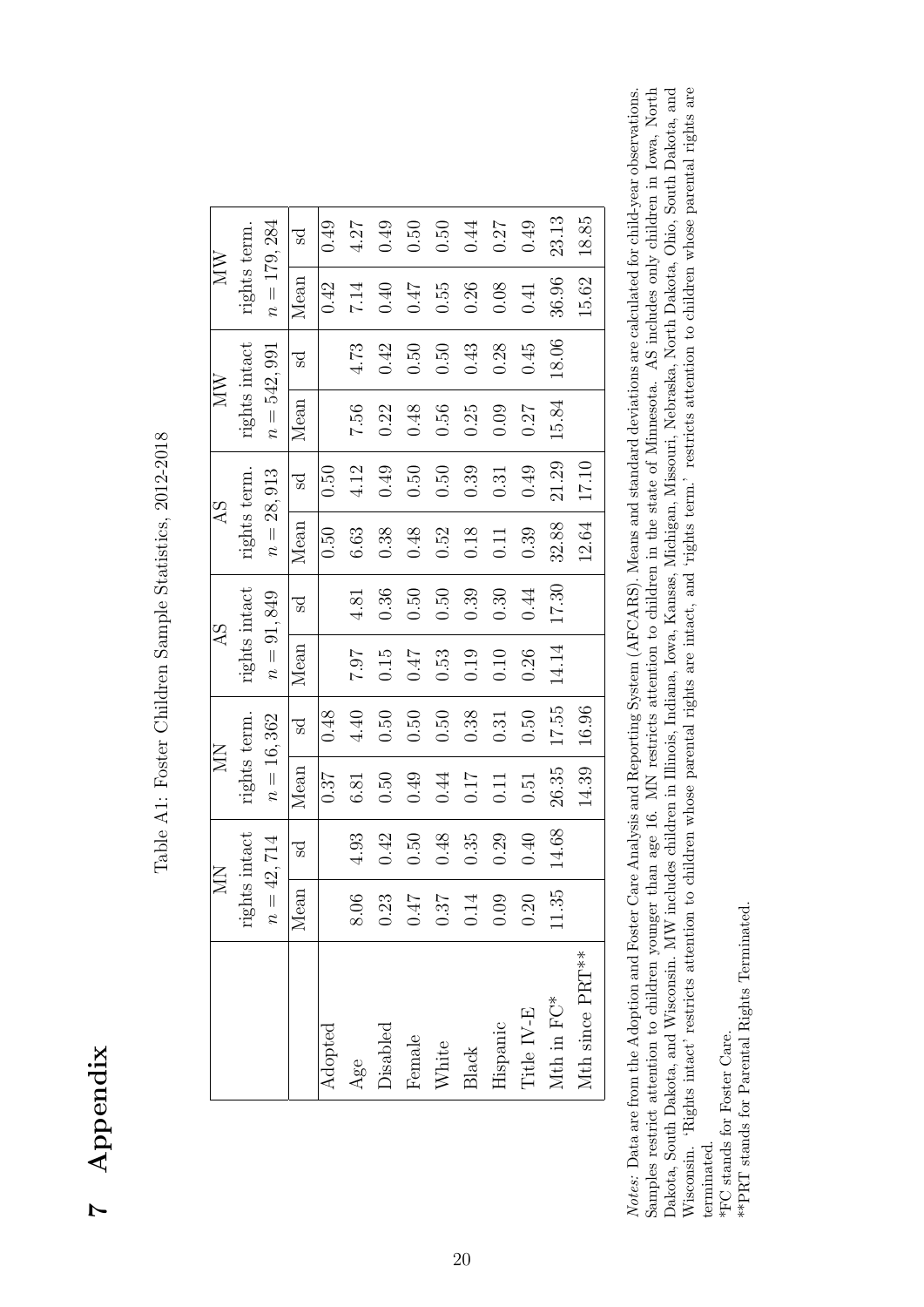|                                                 | Coefficient |
|-------------------------------------------------|-------------|
|                                                 | (s.e.)      |
| $post_t \cdot Min_{i,t} \cdot agebin_{i,t}^1$   | $-0.0074$   |
|                                                 | (0.0259)    |
| $post_t \cdot Min_{i,t} \cdot agebin_{i,t}^{2}$ | $-0.0175$   |
|                                                 | (0.0189)    |
| control group                                   | AS          |
| years                                           | 2012-2013   |
| observations                                    | 8,238       |

<span id="page-20-0"></span>Table A2: Test of Parallel Trend Assumption, Placebo Year 2013

Notes: The specification corresponds to Equation [1](#page-10-1) using only pre-treatment data (years 2012- 2013). It drops the *announce<sub>t</sub>* variable, and redefines  $post_t$  as an indicator that takes the value of 1 if year t is 2013 and zero otherwise. The specification controls for child's demographics, states indicators, and year fixed effects for each age-bin. The control group is the set of children in the adjacent states of Minnesota. Standard errors are cluster at the state-year level and shown in parentheses. \*\*\* $P < 0.01$ ; \*\* $P < 0.05$ ; \* $P < 0.10$ .

<span id="page-20-1"></span>Table A3: Impacts on the Annual Probability of Adoption Relative to Continental United States

|                                                    | Coefficient |
|----------------------------------------------------|-------------|
|                                                    | (s.e.)      |
| $announce_t \cdot Min_{i,t} \cdot agebin_{i,t}^1$  | $0.1179***$ |
|                                                    | (0.0135)    |
| $announce_t \cdot Minn_{i,t} \cdot agebin_{i,t}^2$ | $-0.0095$   |
|                                                    | (0.0107)    |
| $post_t \cdot Min_{i,t} \cdot agebin_{i,t}^1$      | 0.0124      |
|                                                    | (0.0185)    |
| $post_t \cdot Min_{i,t} \cdot agebin_{i,t}^2$      | $0.0445***$ |
|                                                    | (0.0159)    |
| control group                                      | US          |
| years                                              | 2012-2018   |
| observations                                       | 646,125     |

Notes: The specification controls for child's demographics, states indicators, and year fixed effects for each age-bin. The control group is the set of children in the Continental United States. Standard errors are cluster at the state-year level and shown in parentheses. \*\*\* $P < 0.01$ ; \*\* $P < 0.05$ ;  $*P < 0.10$ .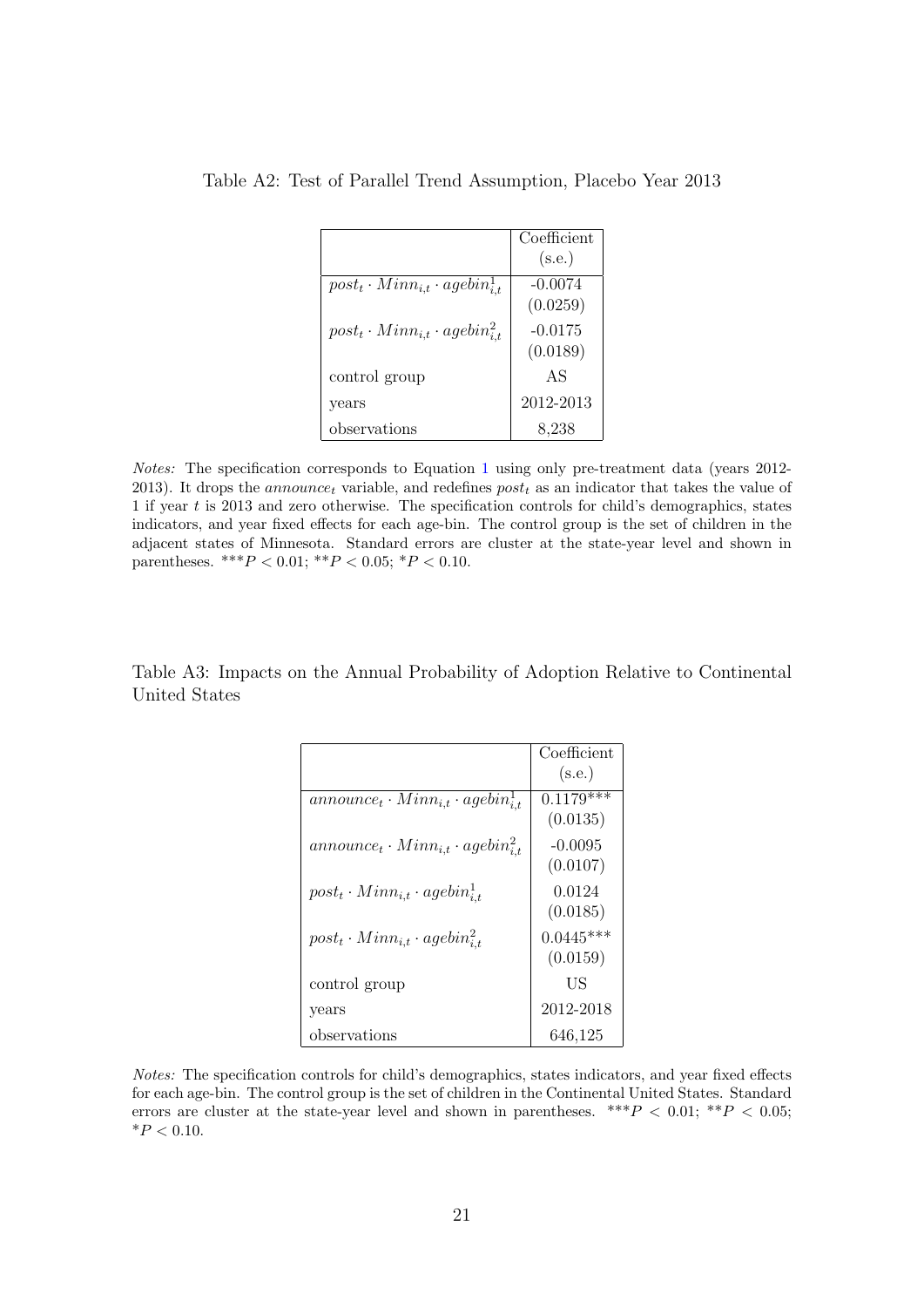|                                                               |              | $\mathbf{H}$ | Ш            | <b>IV</b>    |
|---------------------------------------------------------------|--------------|--------------|--------------|--------------|
|                                                               | Coefficient  | Coefficient  | Coefficient  | Coefficient  |
|                                                               | (s.e.)       | (s.e.)       | (s.e.)       | (s.e.)       |
| $\overline{announce_t \cdot Minn_{i,t} \cdot agebin_{i,t}^1}$ | $0.1064***$  | $0.1103***$  | $0.0961***$  | $0.1222***$  |
|                                                               | (0.0215)     | (0.0219)     | (0.0201)     | (0.0172)     |
| $announce_t \cdot Minn_{i,t} \cdot agebin_{i,t}^2$            | $-0.0257$    | $-0.0216$    | $-0.0105$    | $-0.0074$    |
|                                                               | (0.0181)     | (0.0196)     | (0.0200)     | (0.0192)     |
| $post_t \cdot Min_{i,t} \cdot agebin_{i,t}^1$                 | 0.0239       | 0.0368       | 0.0127       | 0.0244       |
|                                                               | (0.0181)     | (0.0262)     | (0.0165)     | (0.0199)     |
| $post_t \cdot Min_{i,t} \cdot agebin_{i,t}^2$                 | $0.0738***$  | $0.0864***$  | $0.0894***$  | $0.0482**$   |
|                                                               | (0.0178)     | (0.0266)     | (0.0193)     | (0.0203)     |
| Age Bin 2                                                     | $-0.1360***$ | $-0.0885**$  | $-0.1321***$ | $-0.1437***$ |
|                                                               | (0.0186)     | (0.0331)     | (0.0173)     | (0.0234)     |
| Female                                                        | $0.0112***$  | $0.0111***$  | $0.0101**$   | $0.0150***$  |
|                                                               | (0.0040)     | (0.0040)     | (0.0038)     | (0.0029)     |
| <b>Black</b>                                                  | $-0.0750***$ | $-0.0748***$ | $-0.0742***$ | $-0.0771***$ |
|                                                               | (0.0164)     | (0.0164)     | (0.0147)     | (0.0058)     |
| Hispanic                                                      | $-0.0435***$ | $-0.0434***$ | $-0.0462***$ | $-0.0249***$ |
|                                                               | (0.0157)     | (0.0157)     | (0.0143)     | (0.0075)     |
| Disability                                                    | $-0.0133$    | $-0.0132$    | $-0.0166$    | $-0.0064$    |
|                                                               | (0.0172)     | (0.0172)     | (0.0156)     | (0.0240)     |
| Receiving Title IV-E                                          | $0.0246**$   | $0.0252**$   | $0.0303***$  | 0.0019       |
|                                                               | (0.0095)     | (0.0095)     | (0.0095)     | (0.0132)     |
| state-level supply of children                                |              | X            |              |              |
| control group                                                 | AS           | AS           | AS           | <b>MW</b>    |
| years                                                         | 2012-2018    | 2012-2018    | 2011-2018    | 2012-2018    |
| observations                                                  | 34,415       | 34,415       | 38,485       | 143,111      |

<span id="page-21-0"></span>Table A4: Impacts on the Annual Probability of Adoption, Child's Characteristics Shown

Notes: All specifications control for demographic characteristics, and state and year fixed effects. The first column, which uses the Adjacent States as the control group, is our preferred specification. The second column additionally controls for the number of children in the system. The third column includes the same controls as the first column incorporating the calendar year 2011. The forth column includes the same controls as the first column but uses the entire Midwest Census Division as the control group. Standard errors are cluster at the state-year level and shown in parentheses. \*\*\*P < 0.01; \*\*P < 0.05; \*P < 0.10.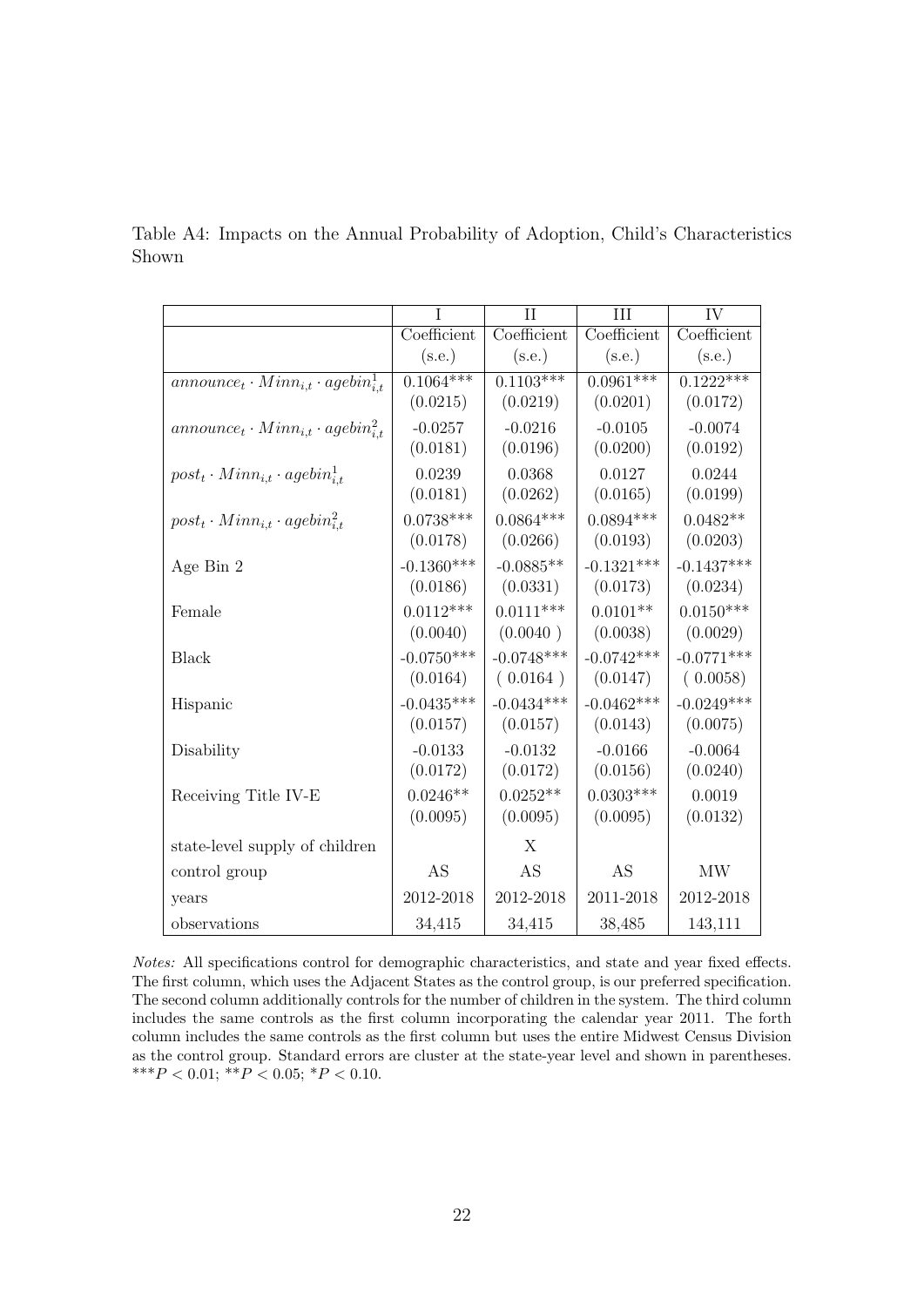|                                                   | Coefficient |
|---------------------------------------------------|-------------|
| Independent Variable                              | (s.e.)      |
| $announce_t \cdot Min_{i,t} \cdot agebin_{i,t}^1$ | $0.1062***$ |
|                                                   | (0.0215)    |
| $announce_t \cdot Minn_{i,t} \cdot agebin_{it}^2$ | $-0.0260$   |
|                                                   | (0.0174)    |
| $announce_t \cdot Min_{i,t} \cdot agebin_{i,t}^3$ | $-0.0716$   |
|                                                   | (0.0607)    |
| $announce_t \cdot Min_{i,t} \cdot agebin_{i,t}^4$ | $-0.0396$   |
|                                                   | (0.0361)    |
| $announce_t \cdot Min_{i,t} \cdot agebin_{i,t}^5$ | $-0.1078**$ |
|                                                   | (0.0419)    |
| $post_t \cdot Min_{i,t} \cdot agebin_{i,t}^1$     | 0.0230      |
|                                                   | (0.0184)    |
| $post_t \cdot Min_{i,t} \cdot agebin_{i,t}^2$     | $0.0693***$ |
|                                                   | (0.0172)    |
| $post_t \cdot Min_{i,t} \cdot agebin_{i,t}^3$     | 0.0321      |
|                                                   | (0.0597)    |
| $post_t \cdot Min_{i,t} \cdot agebin_{i,t}^4$     | 0.0159      |
|                                                   | (0.0287)    |
| $post_t \cdot Min_{i,t} \cdot agebin_{i,t}^5$     | $-0.0388$   |
|                                                   | (0.0413)    |
| control group                                     | AS          |
| vears                                             | 2012-2018   |
| observations                                      | 40,461      |

<span id="page-22-0"></span>Table A5: Impacts on the Annual Probability of Adoption Relative to Adjacent States, All Age Bins

Notes: The specification controls for child's demographics, states indicators, and year fixed effects for each age-bin. The control group is the set of children in the adjacent states of Minnesota. Standard errors are cluster at the state-year level and shown in parentheses. \*\*\* $P < 0.01$ ; \*\* $P <$ 0.05;  $*P < 0.10$ .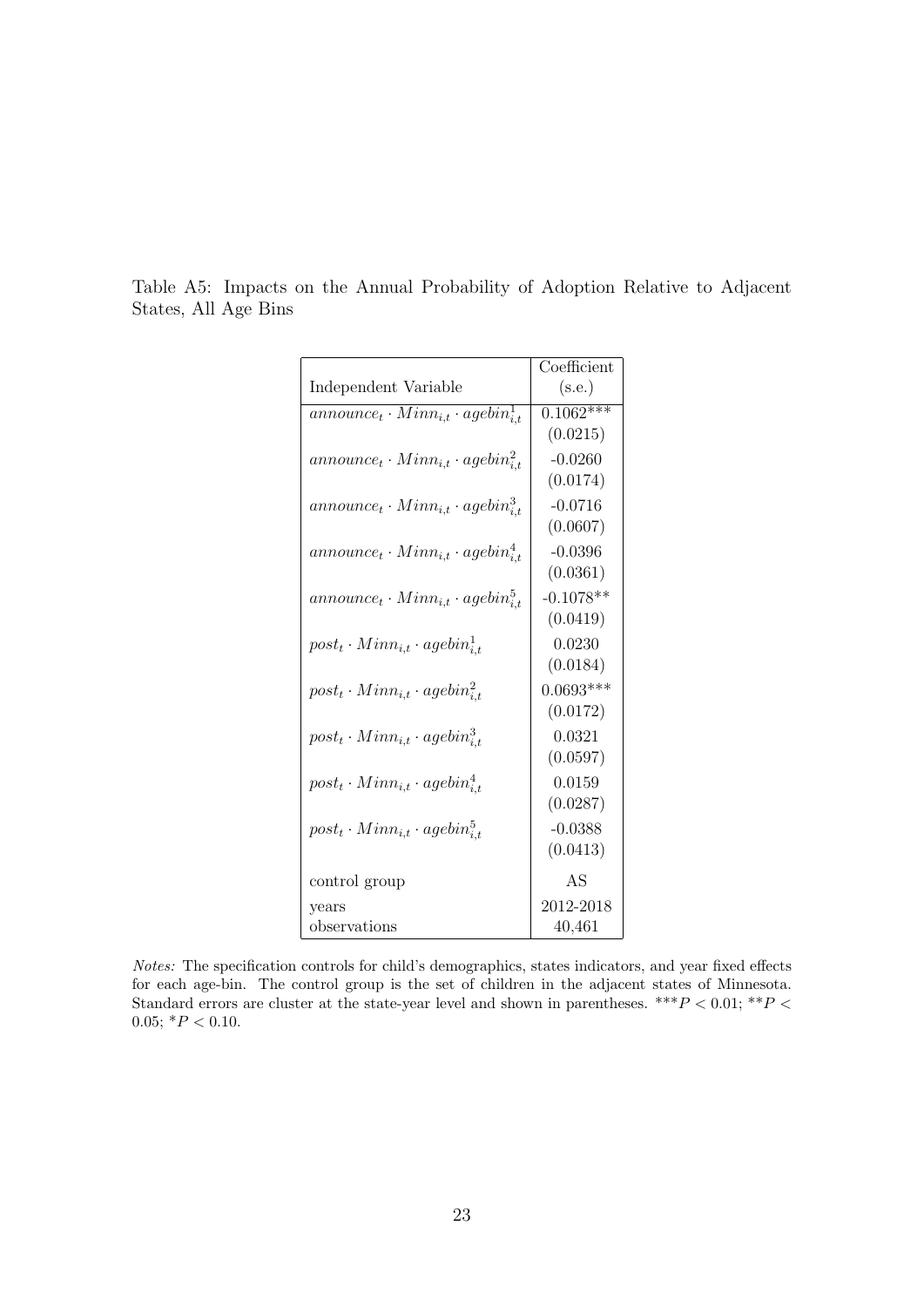|                                                    |             | Н           | Ш           | IV          |
|----------------------------------------------------|-------------|-------------|-------------|-------------|
|                                                    | Coefficient | Coefficient | Coefficient | Coefficient |
|                                                    | (s.e.)      | (s.e.)      | (s.e.)      | (s.e.)      |
| $announce_t \cdot Minn_{i,t} \cdot agebin_{i,t}^1$ | $0.4348***$ | $0.4829***$ | $0.3923***$ | $0.4983***$ |
|                                                    | (0.0903)    | (0.0862)    | (0.0839)    | (0.0704)    |
|                                                    | [0.1080]    | [0.1197]    | [0.0975]    | [0.1239]    |
| $announce_t \cdot Min_{i,t} \cdot agebin_{i,t}^2$  | $-0.1210$   | $-0.0724$   | $-0.0577$   | $-0.0409$   |
|                                                    | (0.0759)    | (0.0879)    | (0.0839)    | (0.0829)    |
|                                                    | $[-0.0300]$ | $[-0.0180]$ | $[-0.0144]$ | $[-0.0100]$ |
| $post_t \cdot Min_{i,t} \cdot agebin_{i,t}^1$      | 0.1002      | $0.2414**$  | 0.0538      | 0.1013      |
|                                                    | (0.0750)    | (0.1053)    | (0.0680)    | (0.0815)    |
| $post_t \cdot Min_{i,t} \cdot agebin_{i,t}^2$      | $0.3153***$ | $0.4527***$ | $0.3810***$ | $0.2125**$  |
|                                                    | (0.0771)    | (0.1136)    | (0.0830)    | (0.0873)    |
|                                                    | [0.0787]    | [0.1126]    | [0.0948]    | [0.0528]    |
| state-level supply of children                     |             | X           |             |             |
| control group                                      | AS          | AS          | AS          | MW          |
| years                                              | 2012-2018   | 2012-2018   | 2011-2018   | 2012-2018   |
| observations                                       | 34,415      | 34,415      | 38,485      | 143,111     |
| Log likelihood                                     | $-23,065$   | $-23,062$   | $-25,785$   | $-95,462$   |

<span id="page-23-0"></span>Table A6: Impacts on the Annual Probability of Adoption, Logit

Notes: All specifications control for demographic characteristics, and state and year fixed effects. The first column, which uses the Adjacent States as the control group, is our preferred specification. The second column additionally controls for the number of children in the system. The third column includes the same controls as the first column incorporating the calendar year 2011. The forth column includes the same controls as the first column but uses the entire Midwest Census Division as the control group. Logit coefficients with average partial effects are in brackets. Standard errors are cluster at the state-year level and shown in parentheses.

\*\*\* $P < 0.01$ ; \*\* $P < 0.05$ ; \* $P < 0.10$ .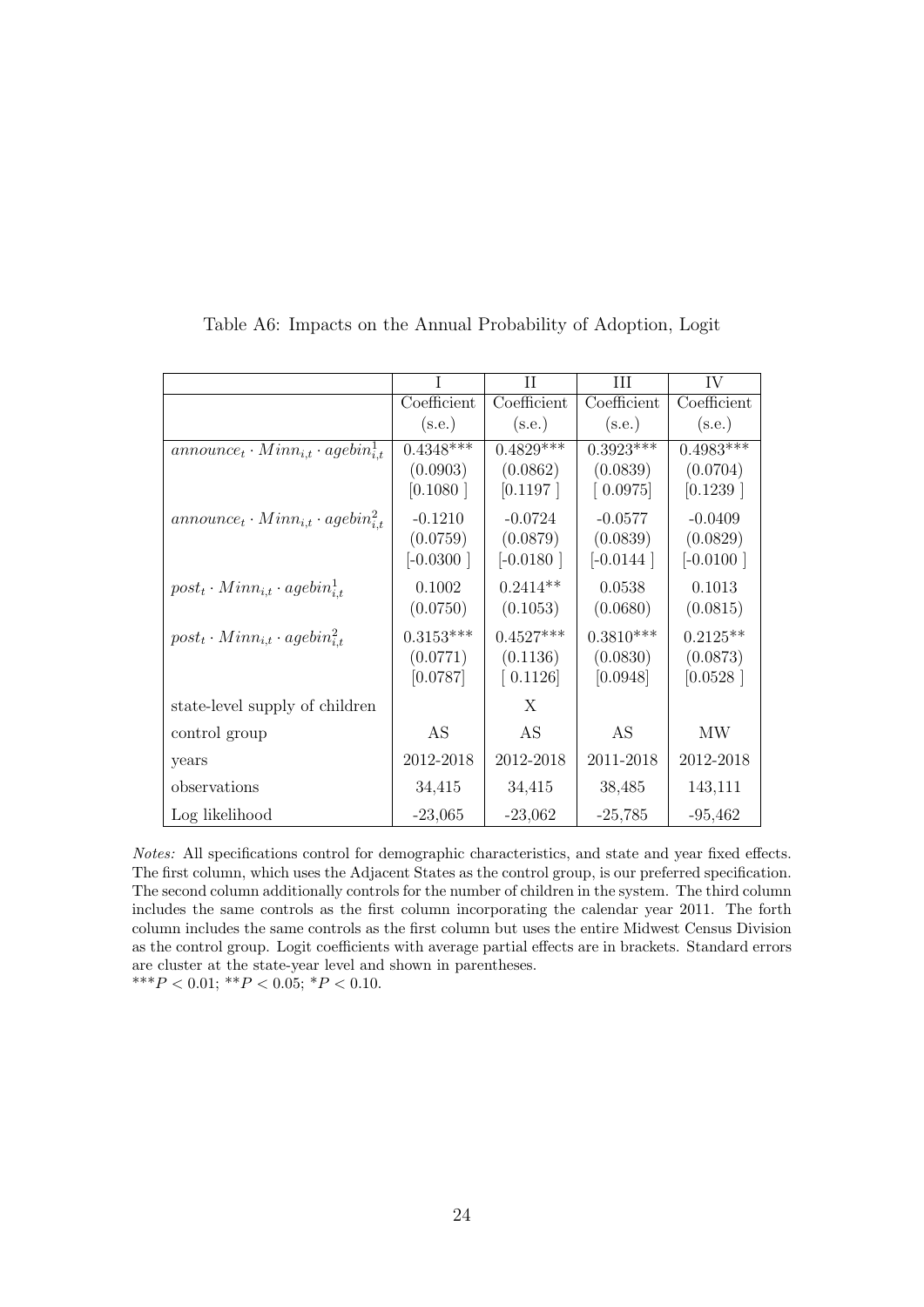<span id="page-24-0"></span>Table A7: Impacts on the Annual Probability of Adoption, Placebo Outcome (Female)

|                                                   | Coefficient |
|---------------------------------------------------|-------------|
|                                                   | (s.e.)      |
| $announce_t \cdot Min_{i,t} \cdot agebin_{i,t}^1$ | 0.0186      |
|                                                   | (0.0127)    |
| $announce_t \cdot Min_{i,t} \cdot agebin_{i,t}^2$ | 0.0056      |
|                                                   | (0.0070)    |
| $post_t \cdot Min_{i,t} \cdot agebin_{i,t}^1$     | $-0.0140$   |
|                                                   | (0.0090)    |
| $post_t \cdot Min_{i,t} \cdot agebin_{i,t}^2$     | $-0.0036$   |
|                                                   | (0.0093)    |
| control group                                     | AS          |
| years                                             | 2012-2018   |
| observations                                      | 34,415      |

*Notes:* The specification corresponds to Equation [1](#page-10-1) replacing the depend variable *adopted*<sub>i,j,t</sub> for female<sub>i,j,t</sub> that takes the value of 1 if child i, living in state j, is a female during year t. The specification controls for child's demographics, states indicators, and year fixed effects for each age-bin. The control group is the set of children in the adjacent states of Minnesota. Standard errors are cluster at the state-year level and shown in parentheses. \*\*\* $P$  < 0.01; \*\* $P$  < 0.05;  ${}^*P<0.10.$